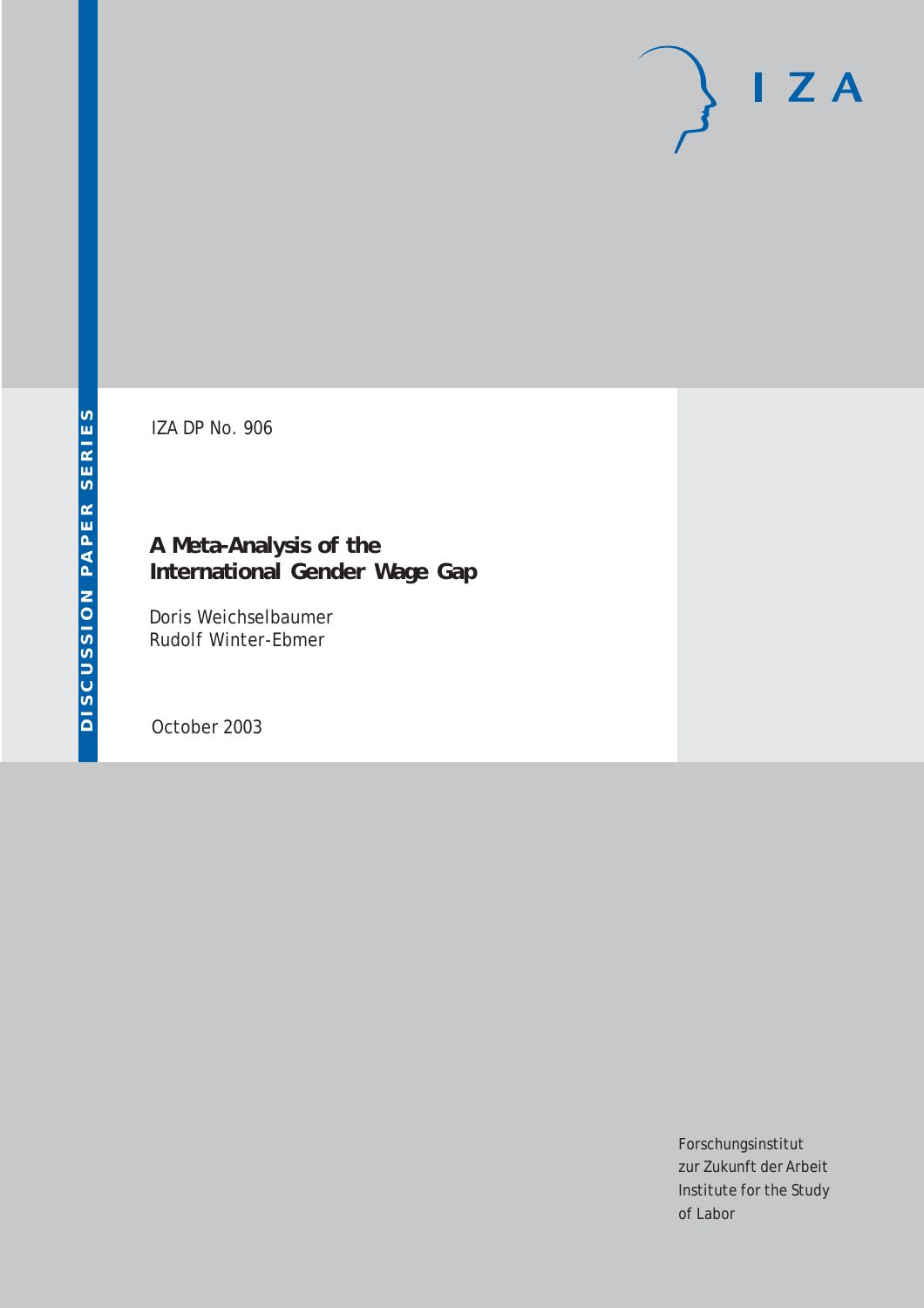# **A Meta-Analysis of the International Gender Wage Gap**

## **Doris Weichselbaumer**

*University of Linz* 

## **Rudolf Winter-Ebmer**

*University of Linz, Institute for Advanced Studies Vienna, CEPR and IZA Bonn*

> Discussion Paper No. 906 October 2003

> > IZA

P.O. Box 7240 D-53072 Bonn **Germany** 

Tel.: +49-228-3894-0 Fax: +49-228-3894-210 Email: [iza@iza.org](mailto:iza@iza.org)

This Discussion Paper is issued within the framework of IZA's research area *General Labor Economics.* Any opinions expressed here are those of the author(s) and not those of the institute. Research disseminated by IZA may include views on policy, but the institute itself takes no institutional policy positions.

The Institute for the Study of Labor (IZA) in Bonn is a local and virtual international research center and a place of communication between science, politics and business. IZA is an independent, nonprofit limited liability company (Gesellschaft mit beschränkter Haftung) supported by Deutsche Post World Net. The center is associated with the University of Bonn and offers a stimulating research environment through its research networks, research support, and visitors and doctoral programs. IZA engages in (i) original and internationally competitive research in all fields of labor economics, (ii) development of policy concepts, and (iii) dissemination of research results and concepts to the interested public. The current research program deals with (1) mobility and flexibility of labor, (2) internationalization of labor markets, (3) welfare state and labor market, (4) labor markets in transition countries, (5) the future of labor, (6) evaluation of labor market policies and projects and (7) general labor economics.

IZA Discussion Papers often represent preliminary work and are circulated to encourage discussion. Citation of such a paper should account for its provisional character. A revised version may be available on the IZA website ([www.iza.org](http://www.iza.org/)) or directly from the author.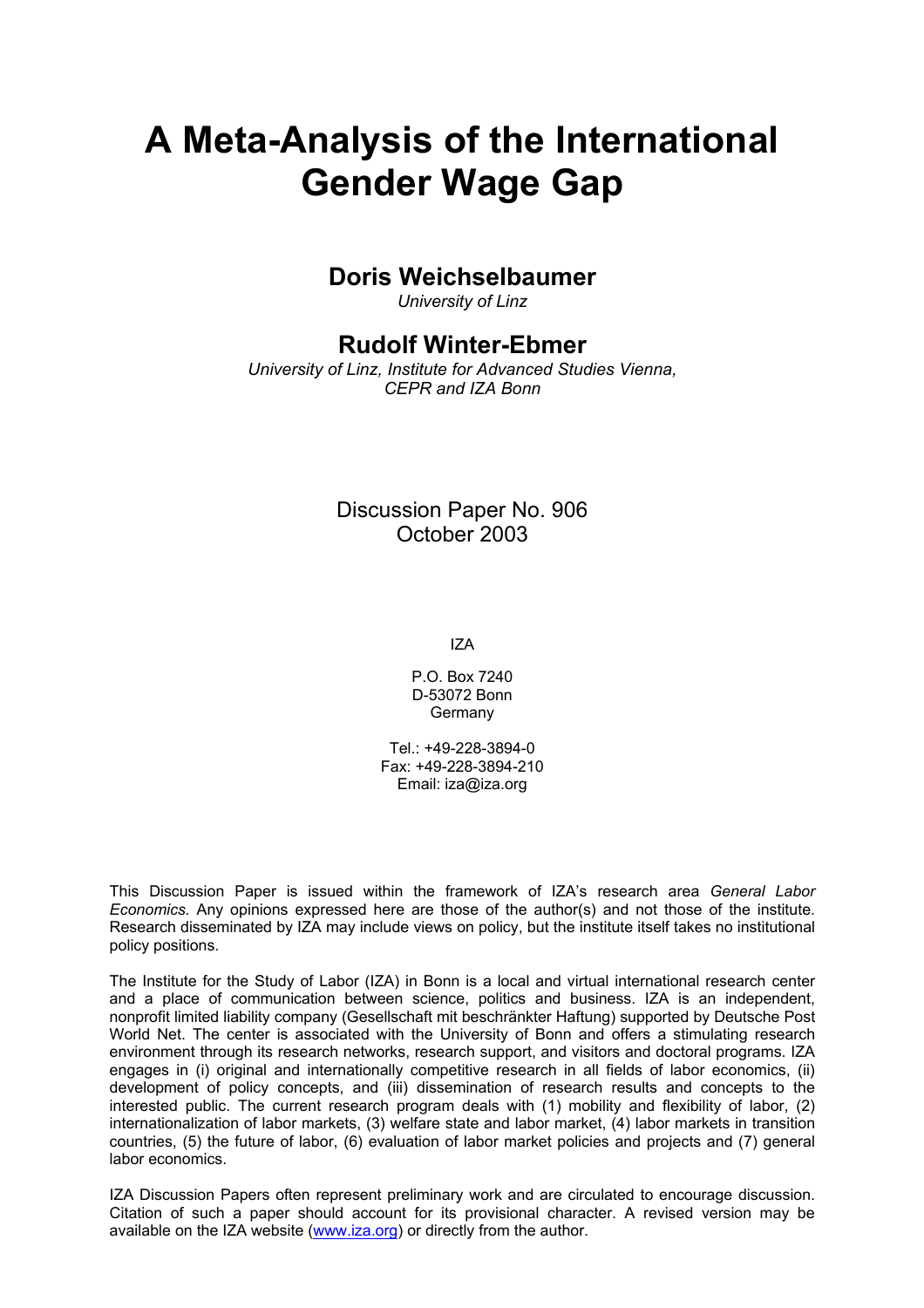IZA Discussion Paper No. 906 October 2003

## **ABSTRACT**

## **A Meta-Analysis of the International Gender Wage Gap**[∗](#page-2-0)

Since the early seventies, hundreds of authors have calculated gender wage differentials between women and men of equal productivity. Consequently, estimates for the gender wage gap have been published for the most diverse countries at different points in time. This metastudy provides a quantitative review of this vast amount of empirical literature on gender wage discrimination as it concerns differences in methodology, data, countries and time periods. We place particular emphasis on a proper consideration of the quality of the underlying study which is done by a weighting with quality indicators. The results show that data restrictions have the biggest impact on the resulting gender wage gap. Moreover, we are able to show what effect a misspecification of the underlying wage equation – like the frequent use of potential experience – has on the calculated gender wage gap. Over time, raw wage differentials world-wide have fallen substantially; however, most of this decrease is due to an increased labor market productivity of females.

JEL Classification: J16, J31, J71

Keywords: gender wage differential, meta-analysis

Corresponding author:

 $\overline{a}$ 

Rudolf Winter-Ebmer Department of Economics University of Linz 4040 Linz Austria Tel.: +43 70 2468 8236 Fax: +43 70 2468 8238 Email: [Rudolf.Winterebmer@jku.at](mailto:Rudolf.Winterebmer@jku.at)

<span id="page-2-0"></span><sup>∗</sup> This research was supported by the Austrian Theodor-Körner-Fonds, the Ludwig Boltzmann-Institut for Growth Research and the Austrian Science Funds (P15422). Josef Fersterer, David Haardt, Sandra Leitner, Martin Mauhart and Andrea Kollman provided invaluable assistance with the data collection. Thanks to Erling Barth, Miriam Beblo, Francine Blau, Peter Gottschalk, Stefan Klasen, Wilhelm Kohler, Steve Machin, Ronald Oaxaca, Solomon Polachek, Ken Troske, Rainer Winkelmann as well as seminar participants at the AEA meeting (Atlanta), in Bonn, Berlin, Mannheim, St. Gallen, Bilbao, Oslo, Paris, Vienna and in Linz for helpful comments.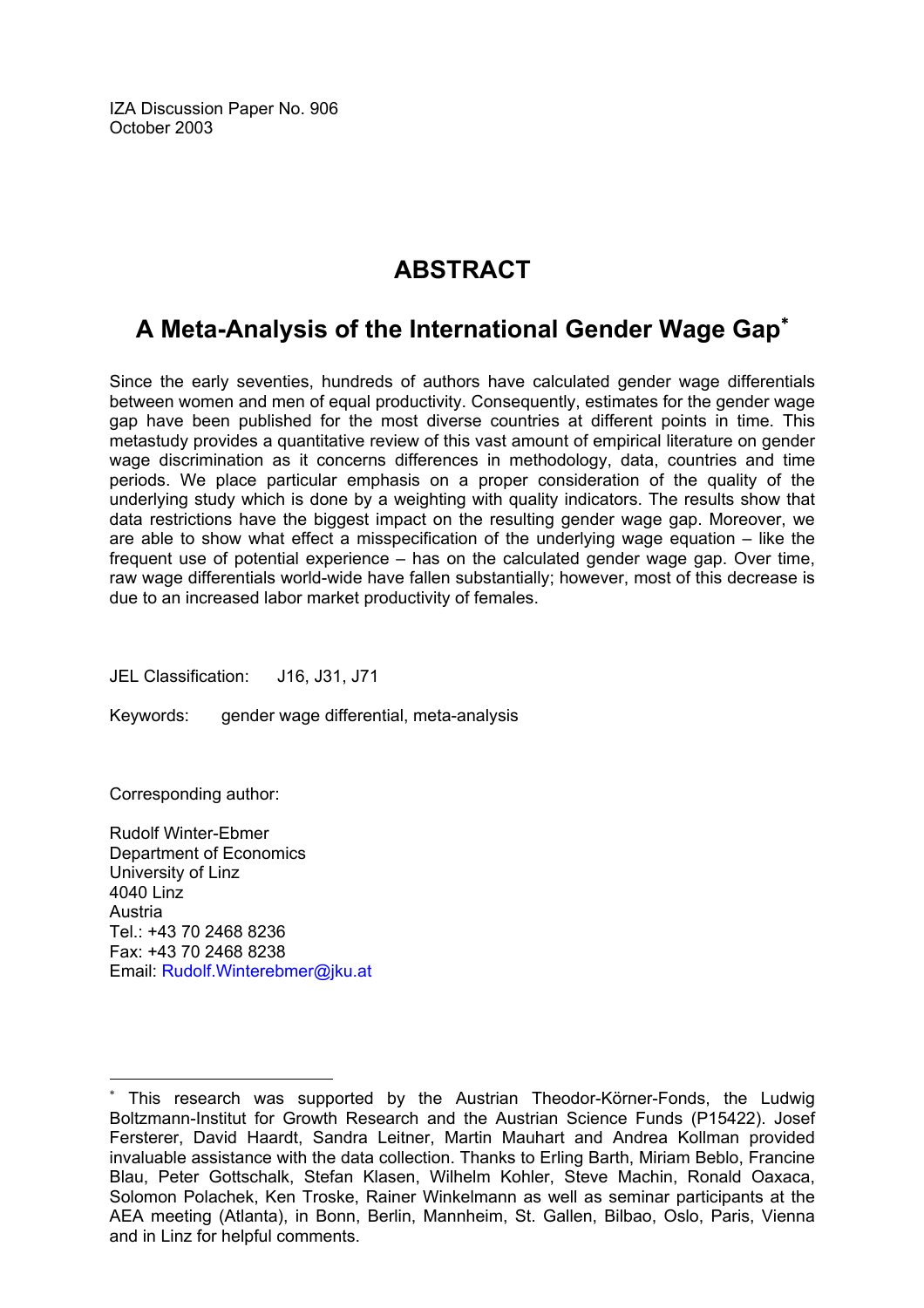## **1 Introduction**

The literature on the economics of discrimination started with Becker's seminal study in 1957. Since then – due to the proliferation of the use of microdata in the last three decades – the study of gender wage differentials became a routine job for labor economists. Microdata allowed to assess the productivity of individuals and to compare wages of equally productive males and females. In particular the decomposition technique – as pioneered by Blinder (1973) and Oaxaca (1973) – has been frequently applied to data from the most different countries and time periods.

Given the importance and timeliness of the topic, many reviews or surveys of the development of gender wage gaps have been done<sup>1</sup>. Most of them concentrated on single countries, concentrated on econometric issues and were of a narrative type. With regard to the sheer number of available studies, any narrative survey will have difficulties to condense and interpret these papers satisfactorily. In this paper we will complement this survey literature with a meta-analysis which systematically covers the published papers in this field. Metaanalysis makes use of all the published information concerning the research design as well as the results of these studies: In our meta-study for example, we assess the impact of different empirical methodologies some researchers have used or the kind of data they had access to. The meta-analysis then allows to give a quantitative review of the literature and can illustrate the evolution of the gender wage gap over time and across countries. It can summarize the existing literature in a clear and meaningful way and can give suggestions as to how such studies should be accomplished in the future.<sup>2</sup>

Section 2 of the paper discusses the method of meta-analysis in some detail and draws attention to some advantages and caveats with respect to this method. Section 3 shortly reviews the way gender wage differentials are calculated, while Section 4 discusses our datageneration process - a very important step in any meta-analysis. Section 5 introduces our meta-regression-model and discusses problems some of which will be addressed by a weighting mechanism. Section 6 presents results and Section 7 concludes.

<sup>&</sup>lt;sup>1</sup> See e.g. Cain (1986) and Altonji and Blank (1999) for authoritative surveys.

<sup>&</sup>lt;sup>2</sup> Stanley and Jarrell (1998) provided a first meta-analysis on gender wage differentials, but they confined themselves to US studies only.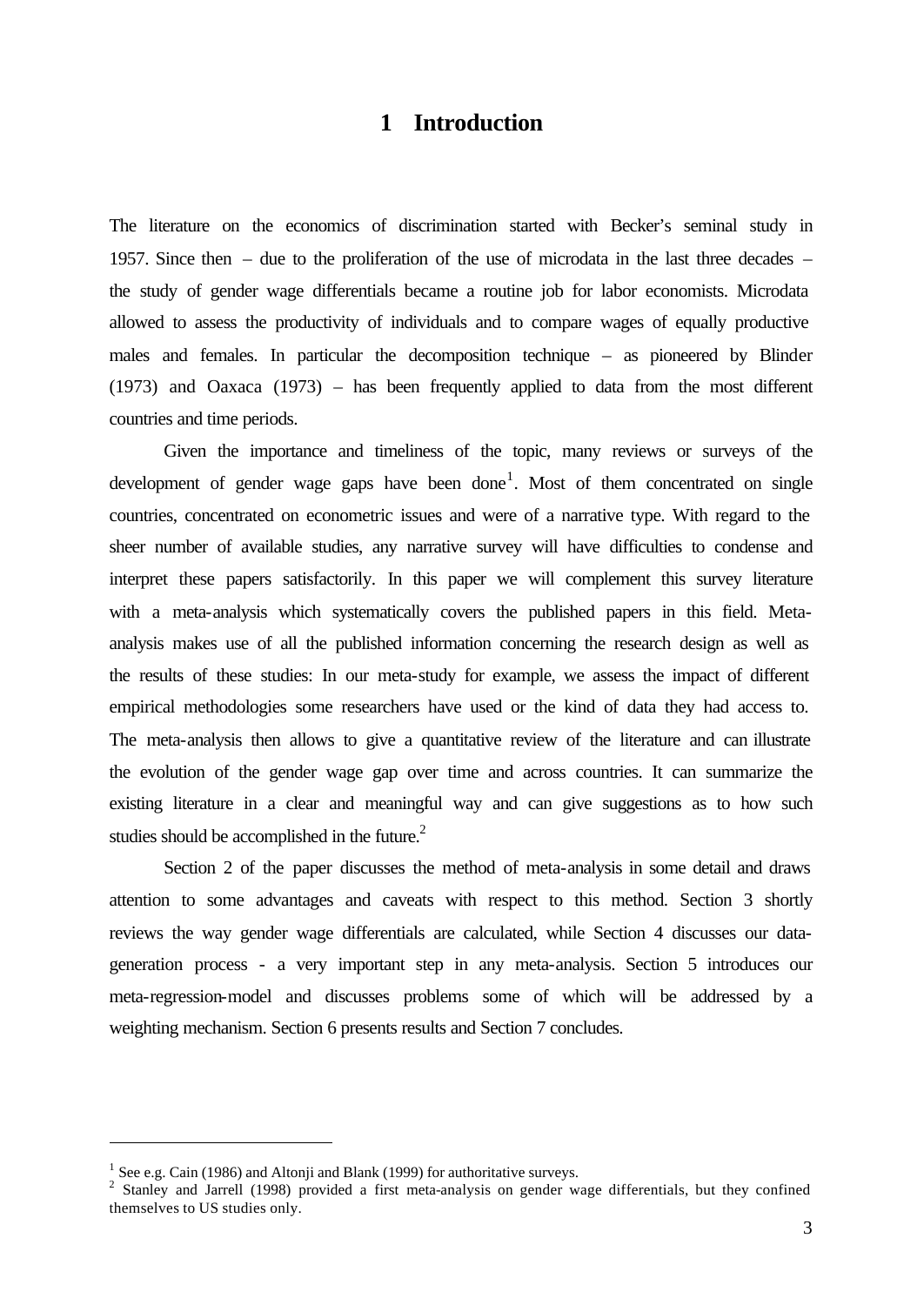## **2 Meta Analysis**

Meta-analysis is a helpful tool to cumulate, review and evaluate empirical research. Papers investigating one particular topic are collected and analyzed concerning their data and method. Meta-analysis then allows to evaluate the effect of different data characteristics and methodologies on the result reported, e.g. a regression parameter (Stanley, 2001). Instead of the usual practice of analyzing observations of individual workers, here, each previously conducted study represents one data point. Meta-regression analysis, in turn, uses regression techniques to explain these collected parameters by characteristics of the individual study.

While meta-analysis is a standard procedure in disciplines such as medicine, education, and psychology, it has been discovered in economics only lately<sup>3</sup>. However, within the last ten years a substantial body of research has developed also in economics. Jarrell and Stanley (1990) examined the union-nonunion wage gap, Doucouliagos (1995) the effect of worker participation on productivity and Doucouliagos (1997) the demand for labor in Australia. Phillips and Goss conducted a meta-analysis concerning the effect of tax policy on economic development, Stanley (1998) examined the Ricardian equivalence theorem, and Görg and Strobl (2001) investigated the impact of the presence of multinational companies on domestic productivity. Card and Krueger (1995) as well as Ashenfelter, Harmon and Oosterbeek (1999) focused particularly on the publication bias in their meta-studies on minimum-wages and returns to schooling, respectively. The meta-analysis by Greenberg, Michalopoulos and Robins (2003) evaluates government sponsored training programs. Stanley and Jarrell (1998) conducted a meta-analysis on the gender wage differential also, but they restricted themselves to US data while the goal of our study is to investigate the gender wage gap on an international level.

One of the prime advantages of a meta-study over a narrative or a vote counting review is that it allows a quantitative assessment of the literature in "a way an econometrician would write a survey". It offers a quick way to assess the merits of different research methods: all methodological features of a particular original study can be used as control variables in the meta-regression analysis; the resulting regression coefficients then give a quantitative measure of the importance of the concerned research methods. As meta-analysis is "constructing" its own meta-data, the principle of completeness and replicability must dictate the choice of original papers. This implies that all papers have to be treated in a standardized way and there is no room for the reviewer for an individual assessment of papers. Typically in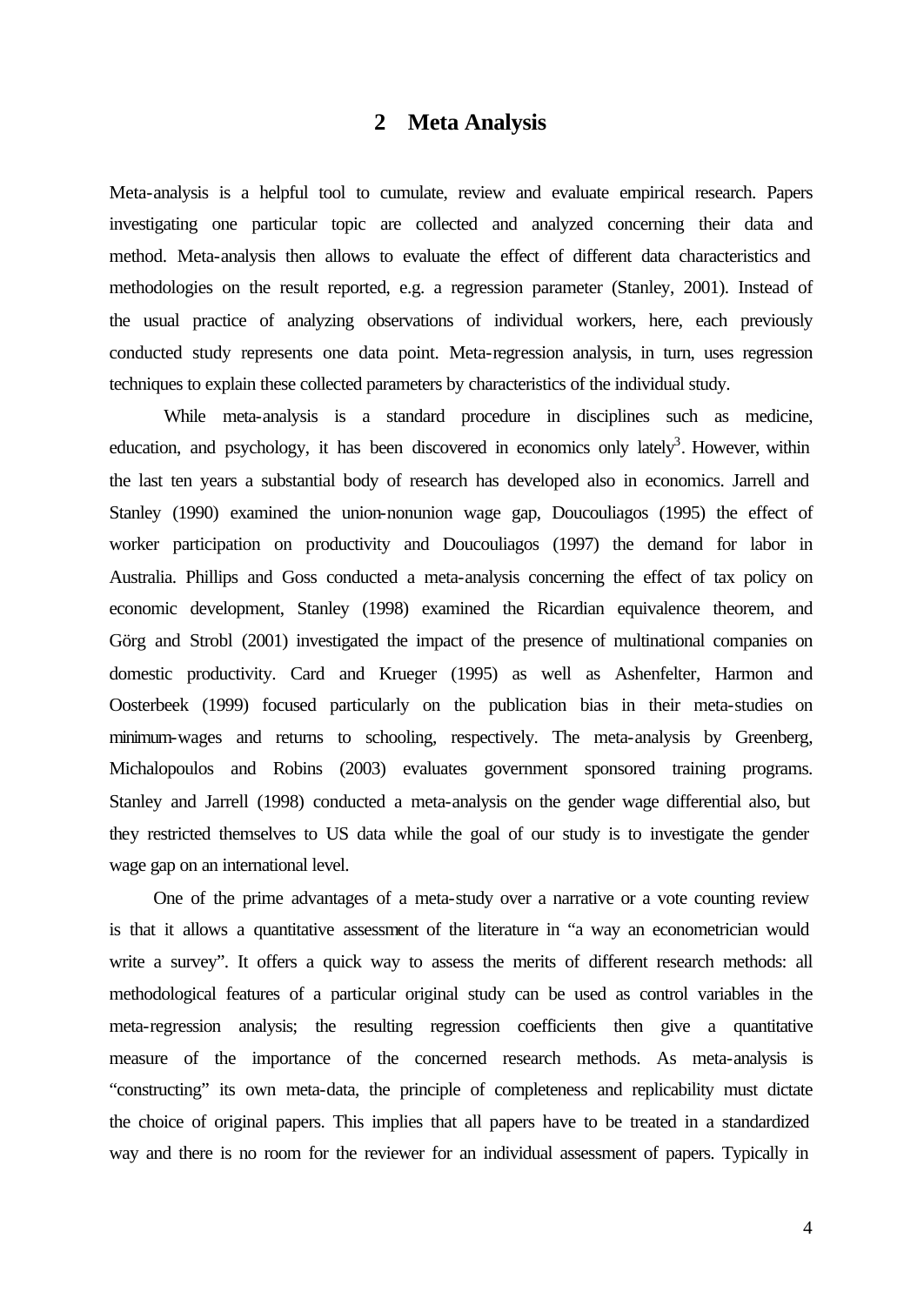a narrative or vote counting review some papers are discarded due to methodological shortcomings, unreliability of the data and the like; on the other hand some papers are highlighted. Obviously, the in- or exclusion of a paper lies in the personal assessment of the author. This can sometimes cause discussions about the legitimacy of the choice of papers.<sup>4</sup> Meta-analysis avoids this problem as it includes all papers. However, differences in the reliability of these original studies should not be entirely disregarded. Therefore, in our metaanalysis we developed some objective and operational indicators for the quality of a paper on the gender wage gap which are used as different weights in our meta-regression.

Further issues concerning meta-analysis are, firstly, a possible publication bias and, secondly, the question of appropriateness of regression techniques for such a convenience sample. Publication bias occurs when journal editors tend to publish papers with significant results only (see e.g. Ashenfelter, Harmon and Oosterbeek, 1999). This can seriously harm meta-regression analysis, when studies with low or insignificant results are systematically missing. As a consequence, the numerical size of the effect is overestimated. While, in principle, the possibility of a publication bias can never be totally excluded, it seems to be less relevant in our case of gender wage differentials. Rejecting the existence of sex discrimination, a phenomenon economists have no theoretical explanation for, might be a welcome addition to the empirical labor economics literature. Our conjecture would be that papers rejecting the existence of a gender wage gap would be equally likely to get published like those which confirm differences in wages. $5$ 

## **3 Estimates for wage differentials**

The most common way to analyze discrimination based on gender is to compare male and female earnings holding productivity constant. One method is to simply include a sex dummy in the wage regression model:

$$
W_i = \mathbf{b} \quad X_i + \mathbf{g} \quad \text{sex}_i + \mathbf{e}_i \,, \tag{1.1}
$$

where  $W_i$  represents the log wage and  $X_i$  the control characteristics (e.g. education, job experience, marital status, job characteristics) of an individual i,  $\beta$  and  $\gamma$  are parameters.

 $3$  See Glass (1977) for an early characterization of meta-analysis.

 $4$  See e.g. the discussion between Hanushek (1998) and Krueger (2003).

 $<sup>5</sup>$  In our case, the usual method to deal with publication bias – checking the correlation between the measured</sup> effect and the reported standard error of this effect – is impossible to use, because in general no standard errors are calculated for the Blinder-Oaxaca decomposition.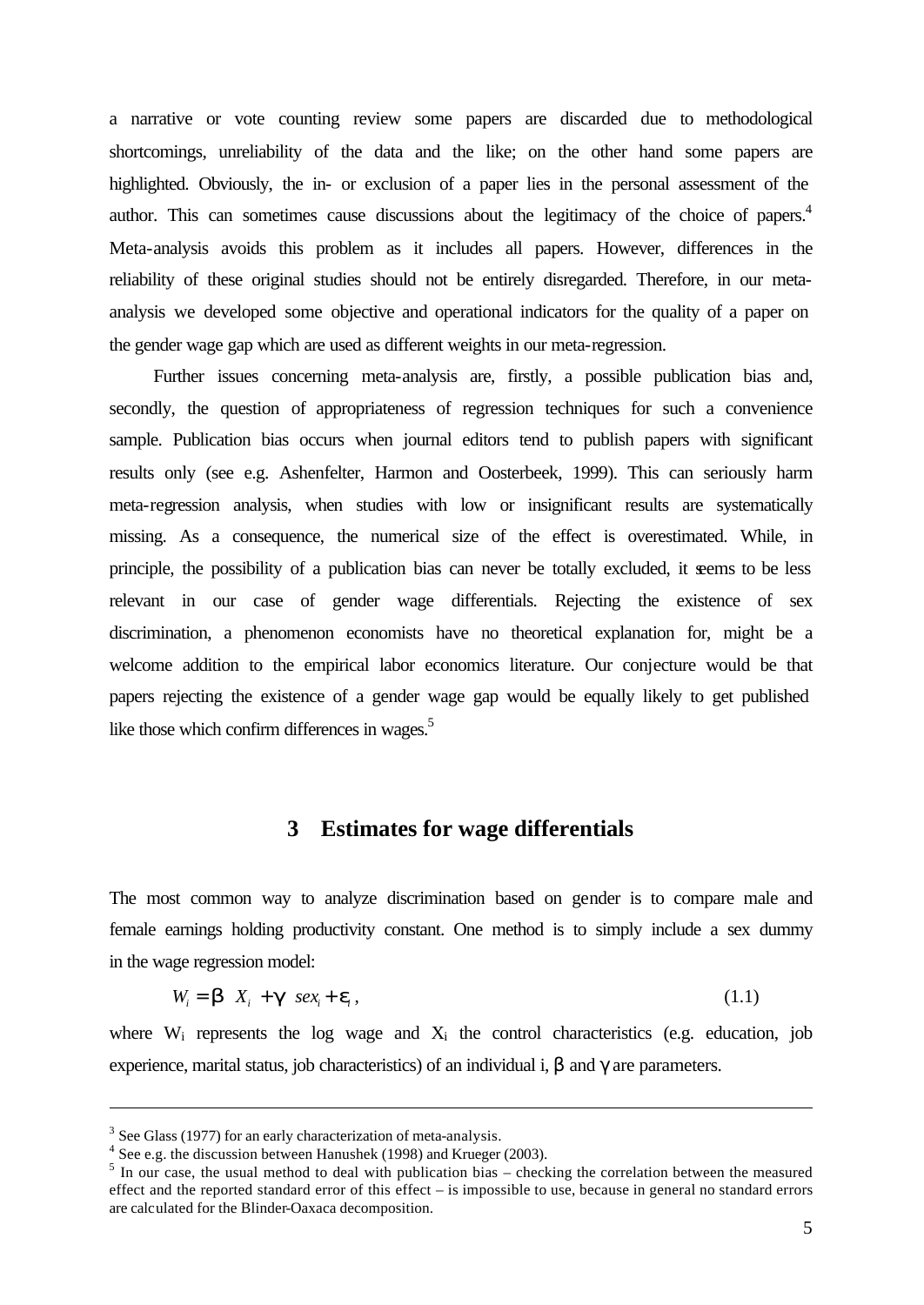However, the standard procedure to investigate differences in wages is the one developed by Blinder (1973) and Oaxaca (1973) which allows that productive characteristics of men and women are rewarded differently. Wages are estimated separately for individuals i of the different groups g, males and females:

$$
W_{gi} = \mathbf{b}_g X_{gi} + \mathbf{e}_{gi},\tag{1.2}
$$

where  $g = (m, f)$  represents the two sexes;  $W_{gi}$  is the log wage and  $X_{gi}$  the control characteristics of an individual i of group g.

The total wage differential between men and women can then be decomposed into an explained part due to differences in characteristics and an unexplained residual.

The difference in mean wages can be written as:

l

$$
\overline{W_m} - \overline{W_f} = (\overline{X_m} - \overline{X_f}) \hat{\boldsymbol{b}}_m + (\hat{\boldsymbol{b}}_m - \hat{\boldsymbol{b}}_f) \overline{X_f} \equiv E + U, \qquad (1.3)
$$

where  $\overline{W_g}$  and  $\overline{X_g}$  denote the mean log wages and control characteristics of group g and  $\hat{D}_g$ represents the estimated parameter from equation (1.2). While the first term stands for the effect of different productive characteristics (the endowment effect E), the second term represents the unexplained residual U which is due to differences in the estimated coefficients for both groups and is often referred to as "discrimination effect".<sup>6</sup> Since the first use in the early seventies, hundreds of authors have adopted and also extended the Blinder-Oaxaca approach.<sup>7</sup> For our meta-study we accepted all estimates for log wage differentials, dummies as well as the unexplained gender wage residual U and its derivatives. These estimates are taken as the dependent variable in our meta-regression-analysis which we try to explain by the respective papers' data and method characteristics.

## **4 Meta-Data**

In order to make the data construction as transparent as possible, we used an easily accessible but universal research data base. In November 2000 we searched the Economic Literature Index (EconLit) for any reference to: "(wage\* or salar\* or earning\*) $8$  and (discrimination or

<sup>&</sup>lt;sup>6</sup> Often authors also report a "discrimination index" which is given by  $D = e^U - 1$  and indicates how much higher the average female wage would be if women's endowments would be remunerated such as men's.

<sup>&</sup>lt;sup>7</sup> For extensions of the BO decomposition see e.g. Brown et al. (1980), Reimers (1983), Cotton (1988), and Neumark (1988).

 $8$  Non-English language papers can equally found with this strategy because in the EconLit titles are also given in English.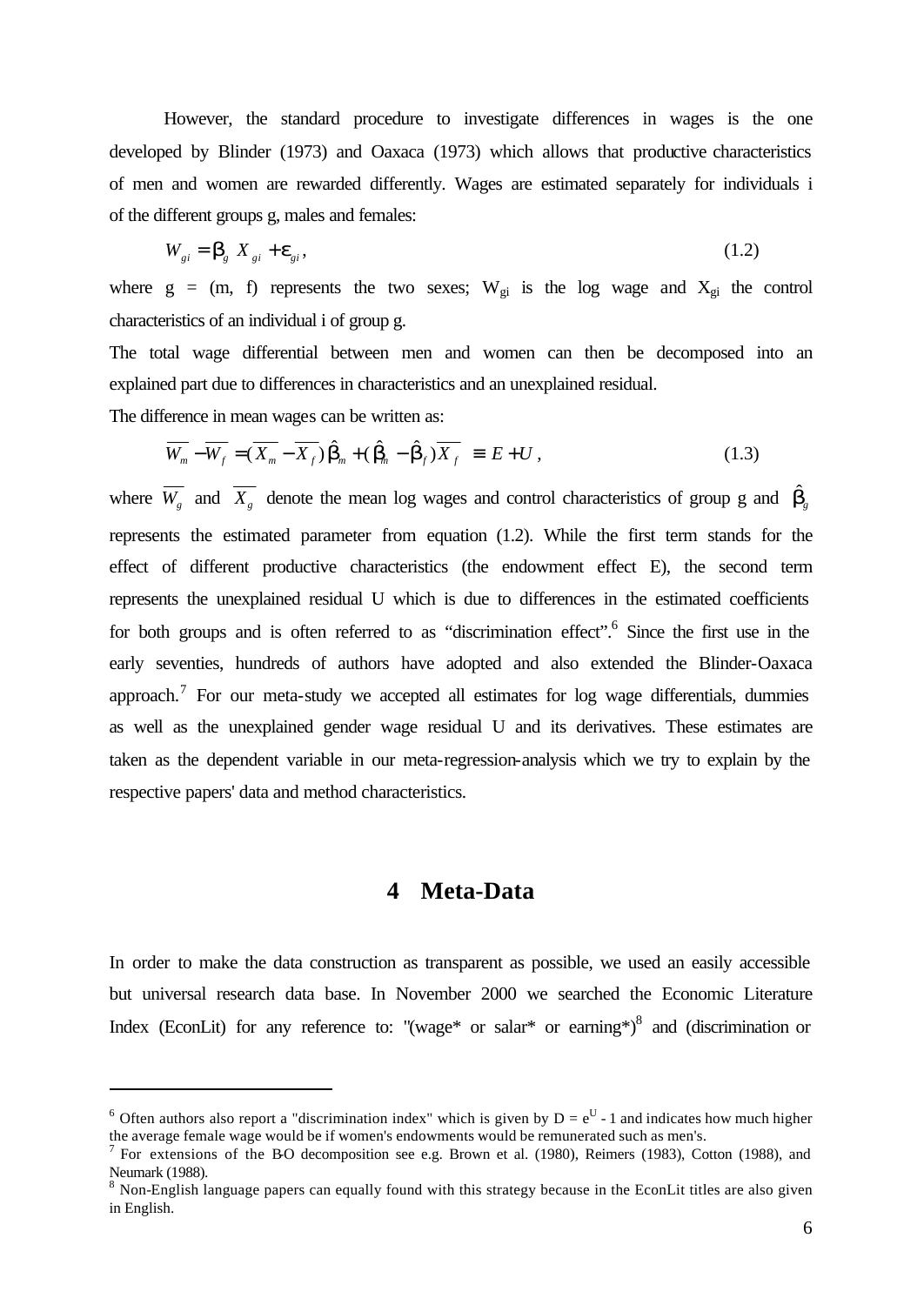differen\*) and (sex or gender)". <sup>9</sup> EconLit is the most comprehensive data base for economic research papers. There is a bias towards internationally published research, which might be considered a welcome selection with regard to quality; on the other hand, non-Englishlanguage studies will be underrepresented, particularly if they represent solely policy reports or unpublished papers from research institutes. However, correcting this bias seems impossible since there is no other suitable research data base available. Our EconLit search led to 1541 references. In the next step, titles and abstracts of the articles were evaluated to find out whether in fact a gender wage gap was estimated. Theoretical papers or those obviously covering a different topic were excluded in a first round. This left us with 457 articles. These papers were examined carefully whether they presented an empirical estimate of the gender wage differential or sufficient information to calculate it. Some papers were only descriptive, reporting just mean wage ratios without any regression analysis, others presented wage decompositions only concerning race, marital status, or work time status (full/part time). Yet another group of authors calculated differences in wage differentials between countries or different points in time, but did not provide explicit information also on the national, static wage differential. Eventually, the desired estimates could be gained from 263 articles.<sup>10</sup>

Table 1 shows the distribution of our sample over time, where we coded a study for the 1980s, if its data related to the 1980s. The number of papers increased steadily over time, with a decreasing number in the 1990s, which is easily explained by a "publication backlog" as well as a "research backlog": data sets for the (late) 1990s are only available after some time. Some authors calculated the gender wage gap for several countries<sup>11</sup> or time periods in one published paper. These estimates can be treated as independent estimates. Therefore, we divided the estimates from one paper into several *"studies"* if the estimates have come from different time periods and/or different populations. This gives us 788 different studies.

Typically authors present a number of estimates for each study, i.e. country and time unit. These estimates are usually based on different specifications of the regression model. Stanley and Jarrell (1998) selected only one estimate per paper for their meta-analysis on the gender wage differential for the U.S. In particular they chose "the OLS estimate which the author seemed to promote as the best" (p. 955). This strategy is open to criticism because it

 $9<sup>9</sup>$  At the beginning of our study we contacted friends in the discipline to give us access to recent estimates of the gender wage gap in their country. However, we quickly refrained from this strategy as we realized it may lead to a biased sample of papers.

<sup>&</sup>lt;sup>10</sup> A full list of papers included in the meta-study is available from the following URL: www.econ.jku.at/weichsel/work/meta\_papers.pdf.

<sup>&</sup>lt;sup>11</sup> Likewise, they might use data from different distinct populations, like regional or sectoral entities.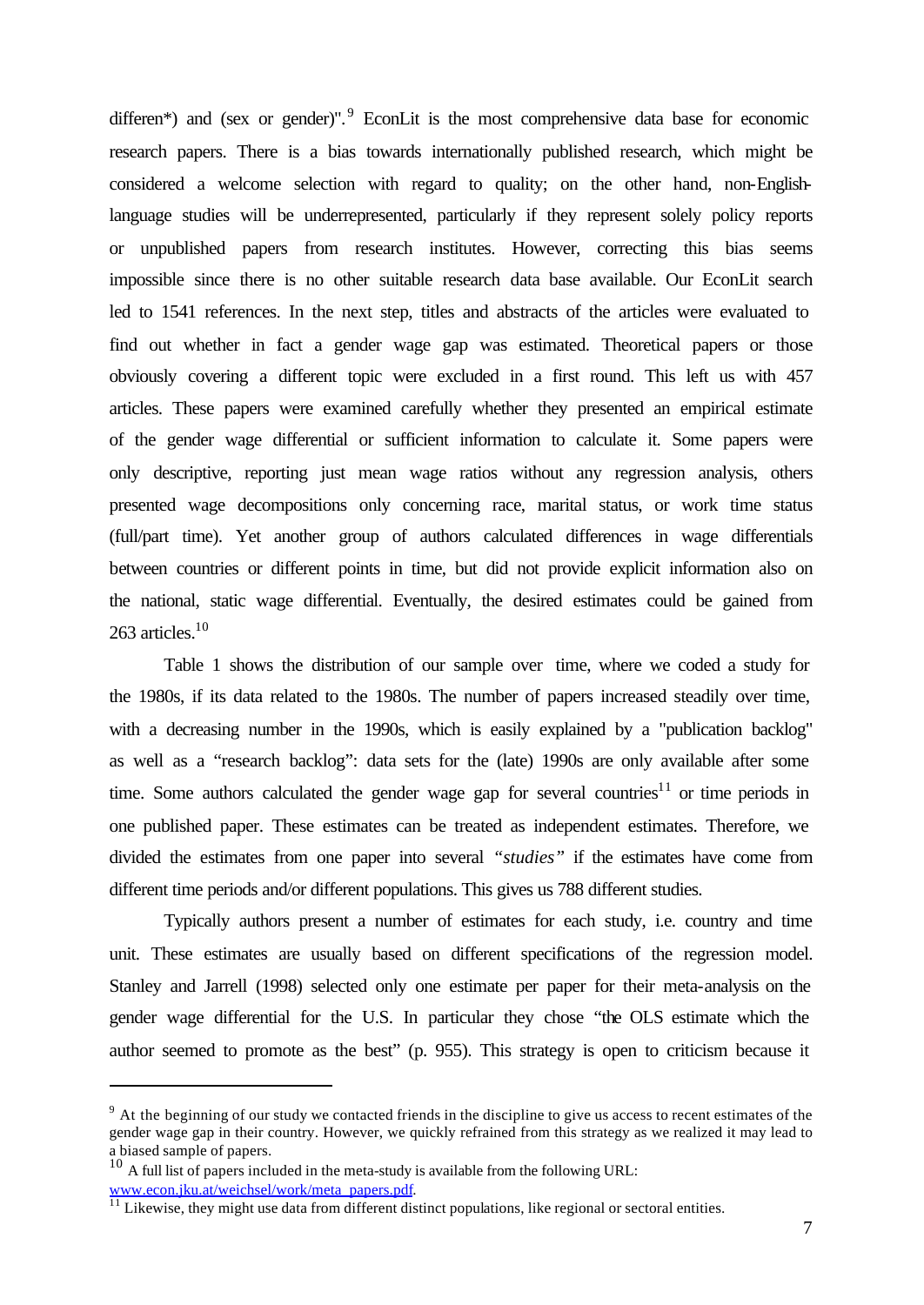lies in the discretion of the researcher which of the available estimates to pick; moreover, the principle of replicability is violated. Therefore, we decided to include all estimates the authors presented for a given study. For each study all estimates as well as all the corresponding metaindependent variables, data characteristics and methodology were collected and coded. (The meta-independent variables included in the analysis are listed in Table 2.) This procedure gives us one observation in our meta-dataset per reported estimate. In total this gives us 1535 estimates of the gender wage gap, on average 2 estimates per study.

However, there are two potential problems associated with allowing multiple estimates from one study: First, obviously, multiple estimates using the same data (same country and time period) are not independent from each other, leading to non-spherical error terms in the meta-regression. Second, there is the problem of biased sampling: if there are multiple estimates of one single study, each study is not given the same weight. We deal with these problems using a weighting scheme (see section 4.1.).

While Stanley and Jarrell (1998) use only U.S. studies which are based on one of the broad national data sets (CPS, Census, or  $PSID$ )<sup>12</sup>, we collected all estimates of the gender wage gap based on data for 67 countries. Table 1 gives a regional breakdown of our data set. Whereas in the beginning of the sampling period, estimates for the U.S. were in the majority, their share fell to a mere 23% for the 1990s. Especially, in the later periods, a considerable amount of the estimates of the gender wage gap were for post-communist countries, Asia, Latin-America and Africa.

Figure 1 shows the development of the total wage gap (i.e. the raw differential in hourly wages from the original data set) over time. The total wage gap falls significantly over time from around 65 %  $(e^{0.5}-1)$  in the 1960s to only 30 % in the 1990s, which is a decline of 0.8 log points per year. That means the total wage differential has more than halved across our time period 1963-1997. However, this decline of the gender gap is almost entirely due to an equalization of productive characteristics: females have become better educated and trained. The reported Blinder-Oaxaca wage residual is practically constant over time.

Figure 2 shows the reported total wage gap and the reported wage residual for the different countries. In those countries plotted above the  $45^0$  line (e.g. Cote d'Ivoire, Tanzania, Korea, Kenya, Cyprus, Japan, Indonesia, Nicaragua) women have lower endowments than men. Part of the total wage gap can therefore be attributed to differences in human capital. In those countries underneath the  $45^0$  line (e.g. Singapore, Guinea, Costa Rica, Sudan, Trinidad and Tobago, Philippines, South Africa) the contrary is true. Women have higher endowments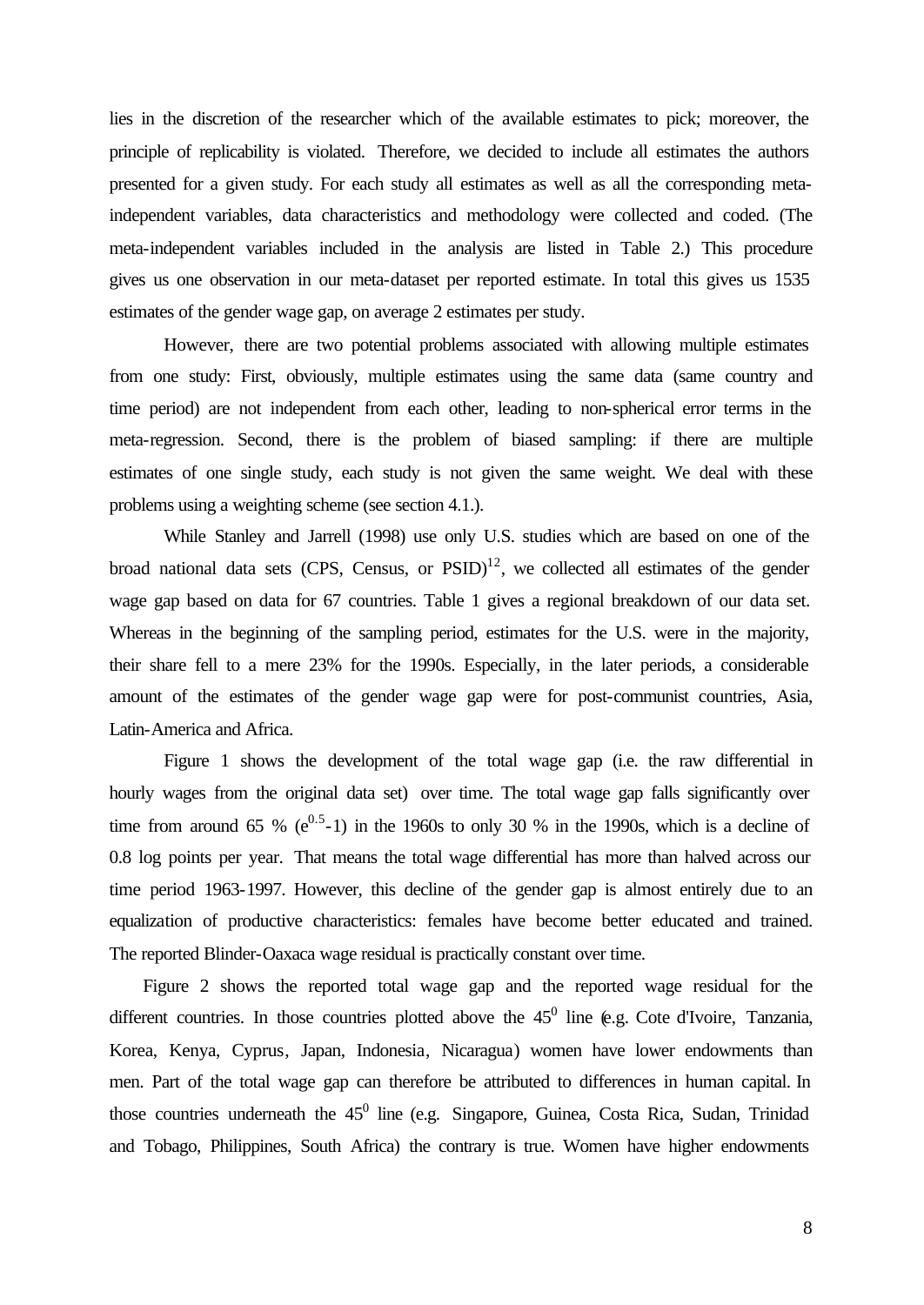than men, nevertheless they are paid less. Considering their human capital, women, in fact, are more discriminated against than suggested by the total wage gap.

## **5 Meta-Regression-Analysis**

Our meta-regression model takes the form:

$$
R_j = \sum a_k Z_{kj} + b t_j + d c_j + \mathbf{e}_j, (j = 1, 2, \dots L) (k = 1, 2, \dots M)
$$
\n(1.4)

\nwhere  $R$  represents the unexplained log, use of differential of study, i, which can either be the

where  $R_i$  represents the unexplained log wage differential of study j, which can either be the Blinder-Oaxaca unexplained residual U<sub>i</sub> from (1.3) or the coefficient of the gender dummy  $\gamma_i$ in (1.1),  $Z_{ki}$  are the k meta-independent variables, t<sub>i</sub> and c<sub>i</sub> are a set of time and country dummies, respectively;  $a_k$ , b and d are parameters to estimate.

The meta-regressions presented in Table 3 include meta-independent variables describing the data set, the econometric technique and the type of wage information used, the inclusion of certain control variables in the original wage regressions and a dummy for the sex of the researcher. In addition, a full set of country and time dummies is included. The base category concerning the data set is always a random sample of the total population. Concerning the control variables the base category is always the *inclusion* of the respective variable in the wage regressions.

#### **Weighting the studies**

l

While Col. (1) in Table 3 presents unweighted estimates, from Col. (2) on all estimates of one study ((same country and time period; i.e. same data set) are weighted with the inverse of the number of estimates. Moreover, a clustering approach is used in all specifications to correct for a possible downward bias due to non-spherical standard errors.

A further problem of meta-regression-analysis concerns the quality of the study. Metaanalysis is "democratic" in that way, that it treats all studies alike. This is not always fortunate, because the researcher might have some priors, how a good study should look like. Meta-studies typically tackle the question of "study quality" indirectly by including quality characteristics as a part of meta-independent variables – thus showing their effect on the

 $12$  This resulted in 41 studies for the period 1959 to 1986 included in their meta-analysis.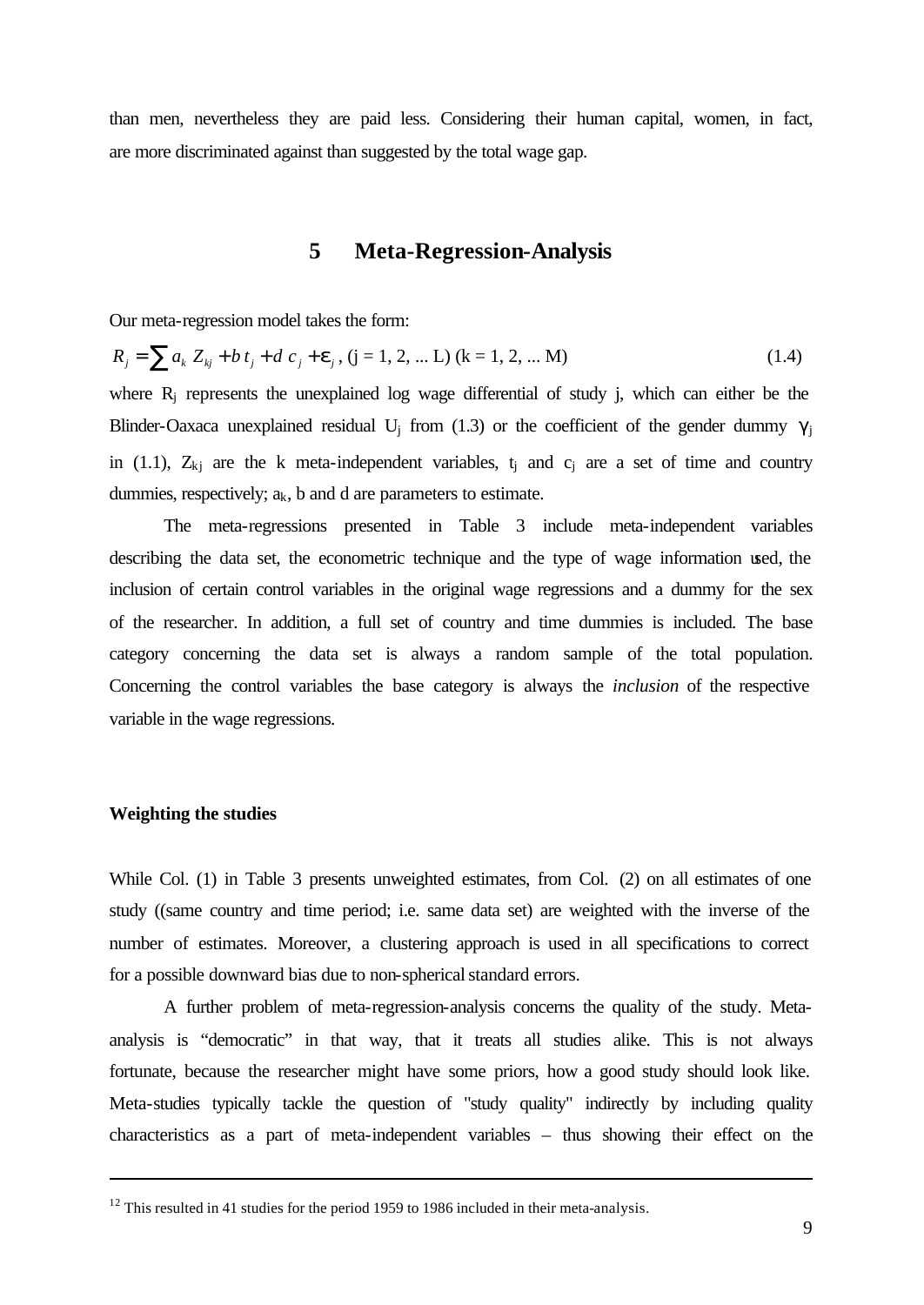dependent variable. For instance, a meta-study might estimate the effect of a more advanced econometric technique on a regression coefficient. Another approach, however, would be to weight well-done studies more heavily than others. We, therefore, experimented with different weighting schemes in Cols.  $(3) - (6)$ , always in addition to the weighting that was already applied in Col.  $(2).<sup>13</sup>$ 

At first, we used only studies published in journals and applied the citation-based journal rankings from Laband and Piette (1990) as weights. This scheme is agnostic about our own priors of study quality, but assumes, that the peer-review process does a good job in letting the very reliable studies be published in the best journals. A drawback of this approach is that studies from exotic countries often find it much harder to get access to top-notch international journals. The next scheme, applied in Col. (4), uses only those papers reporting more than one estimate per study. One could argue that if a researcher used different specifications and got the same results, her study should be judged as more reliable. Therefore we weight with a precision index of the estimates, i.e. with the inverse of the coefficient of variation among the estimates within one study. Of course, this weighting scheme treats the different estimates *within* a study alike, which might not be appropriate when the researcher wants to contrast different methodological approaches and single out the best one. Another quality indicator is the number of observations an estimate is based on. Consequently, we use sample size as a weighting scheme in Col. (5). Since the quality of a gender wage gap estimate should increase with the number of controls for individual productivity, Col. (6) uses the number of regressors in the wage equations as a final weighting scheme. Finally, Col. (7) uses the weighted mean of the  $R^2$ s of the original male and female wage regressions as a weight for the precision in the calculation of the gender wage gap.

A general problem in meta-regression analysis is the question whether the usual asymptotic assumptions for the error term in the regression are fulfilled. The first reason for concern is the fact, that the dependent variable is a constructed variable based on original micro-data. The usual solution for constructed regressors (e.g. Murphy and Topel, 1985) is not applicable in our case, because the statistical precision of the calculated gender wage gap is unknown. The second issue concerns correct sampling. What is the appropriate population to sample our data points from? One possibility is the population of all existing countries during the time period from 1960-2000, the other possibility is the population of studies on

 $13$  A usual approach in meta-analysis is to take the precision of the estimate (in general the standard error) as a quality indicator. This cannot be done in our case, because - as has been noted before - the users of the Blinder-Oaxaca decomposition do not report the precision of this constructed indicator. (See Silber and Weber [1999] for a bootstrap approach to construct standard errors for different decomposition procedures).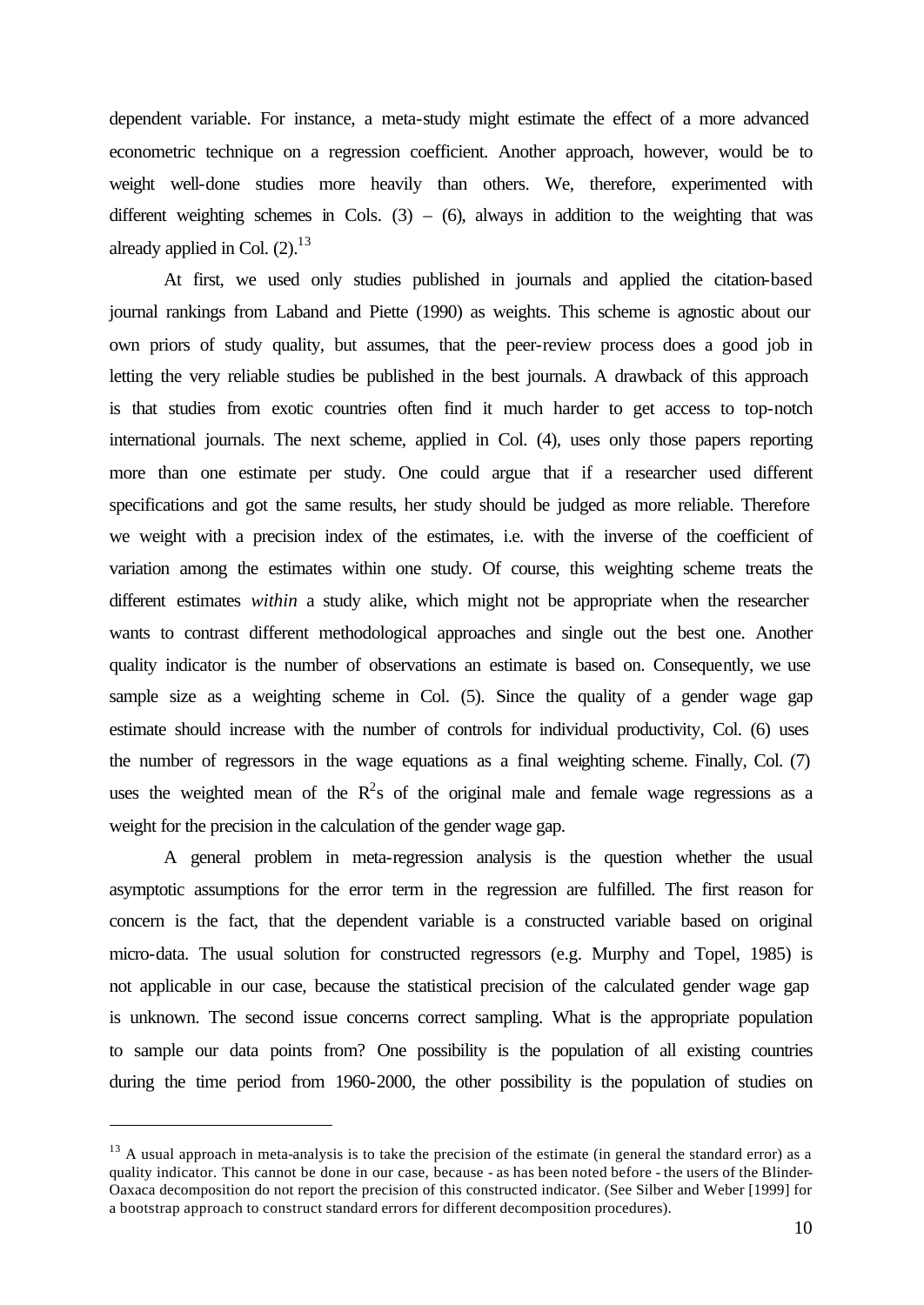gender wage gaps in these countries in the given time period. We are reasonably optimistic to have a random sample of existing studies – with possibly a bias in favor of English-language literature; but we have to be less optimistic to have a random sample of gender wage gaps for each country. Moreover, some of the existing studies of different authors might have used the same or very similar data but different methods, which raises concerns for non-independence of data points. There is no clear solution for this; neither a fully convincing correction for the constructed-regressor-problem nor for the unclear sampling scheme can be offered. We have to take these drawbacks of meta-regression analysis into account and have to interpret our results with appropriate caution.<sup>14</sup> We will, therefore, place particular emphasis on robustness of our results, i.e. consistencies in coefficients across different specifications.

## **6 Results**

#### **6.1 Effects of data and method**

l

Although all of the above-described weighting approaches are somewhat arbitrary and have some particular drawbacks, the general results are very similar<sup>15</sup>. The biggest – and very consistent – impact on the gender wage gap results from the type of data set used. In comparison to a random sample of the population, the gender wage gap is much lower if only a sample of new-entries in the labor market is investigated. Likewise, the wage gap is lower in the public sector and if only a narrow occupation is studied, because in the latter case, holding productivity equal is much easier. Interestingly, the wage gap is higher in the sample with low-prestige occupations (blue-collar jobs) only and lower in high-prestige jobs (e.g. college graduates, academic jobs) as compared to a sample including all occupations. In accordance with Becker's household specialization model (1991), the wage gap is highest for married employees and significantly lower for singles. Among minority workers, the gender wage gap is somewhat smaller.

The impact of other variables is less consistent across specifications. In terms of decomposition methods, it does not matter much whether the authors used only a dummy variable approach or one of the variants of the Blinder-Oaxaca decomposition technique; we

 $14$  One way to tackle the non-independence of data points is to use a different weighting scheme. We recalculated our results from Table 3 – using as weights the inverse of the number estimates available per country and year and received qualitatively very similar results. A table is available upon request from the authors.

<sup>&</sup>lt;sup>15</sup> Differing coefficient estimates in the case of weighted least squares are an indication for mis-specification of the equation. This relative consistency of estimates across specifications is therefore a reassuring sign.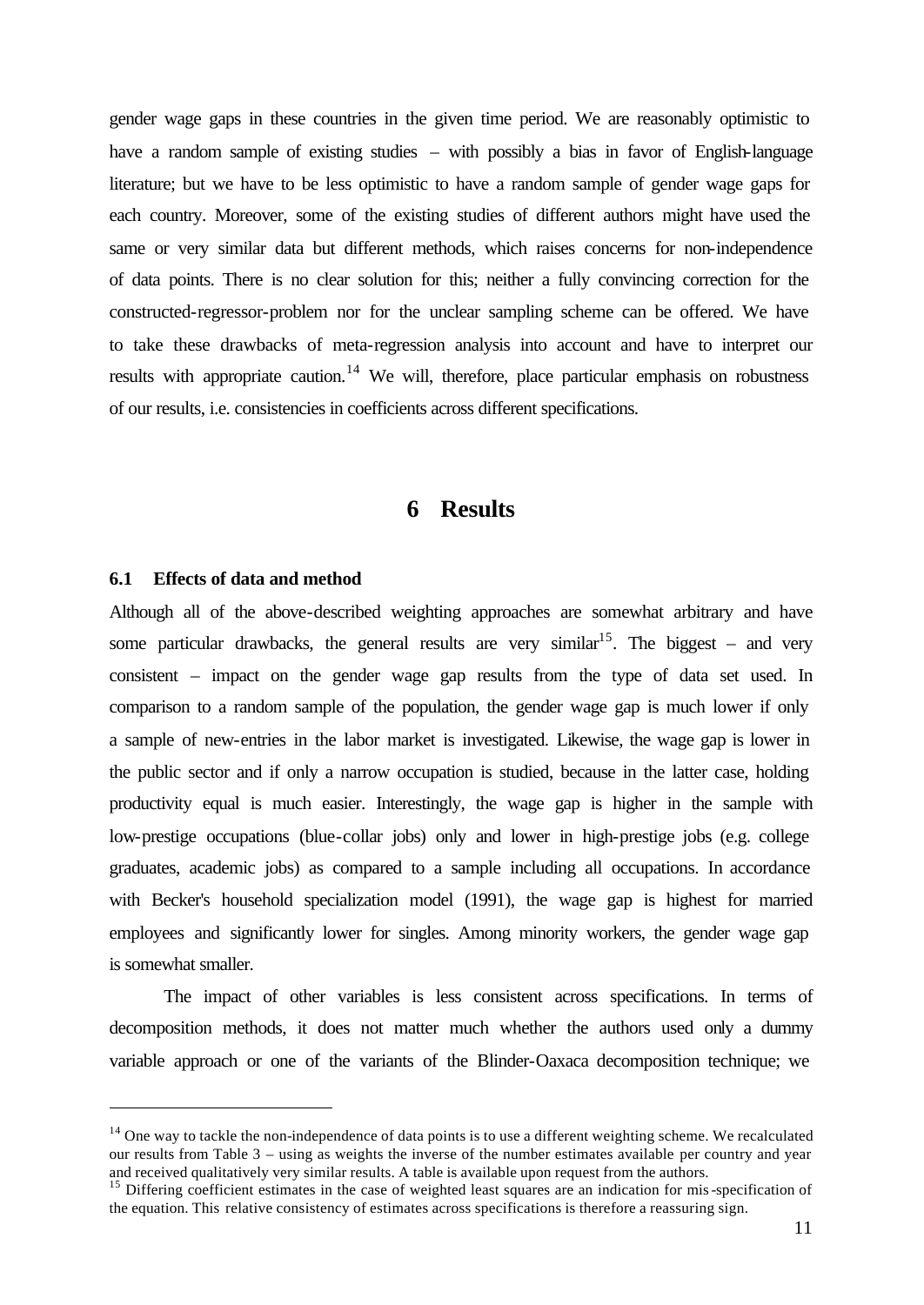get some significant coefficients, but no consistent picture across specifications. Instrumental variables approaches – which, in general, instrument for the endogeneity of work experience and/or training – result in slightly lower gaps, although barley significant. The use of panel data and sample selection techniques à la Heckman does not seem to matter in a consistent way.

The income measure in original micro-data is usually given by monthly earnings or hourly wages. One would expect that hourly wages lead to lower wage differentials than other measures, because women often work fewer hours and have more work interruptions, which are not observable in these data. However, in this model we do not find a significant effect whether hourly wages or monthly incomes are observed in the original data. Our next variable captures whether in the original data "work experience" was not explicitly given, but the author instead calculated a "potential experience" (age-6-years of education) and used this in the wage regression. If potential experience was used we observe a higher unexplained gender wage gap, which can be attributed to the specification error in the original wage regression.

Next we consider the specification of the wage regressions. What effect does the in- or exclusion of a particular variable have on the estimated wage gap? Estimates on the gender wage gap can be biased for two reasons: i) some productive characteristics are observed by the firm, but not by the econometrician. This will in general lead to an upward bias in the resulting gender wage gap or discrimination component. ii) some of the control variables might themselves be caused by unequal treatment of the sexes – e.g. occupational choice and promotion. Inclusion of such variables might give rise to a downward bias, because possible discrimination in promotion or occupational choice is falsely regarded as a difference in productive characteristics. In general, this reasoning could be valid for most of the usual control variables, e.g. job tenure or work experience. To use a consistent specification, we include indicators for the *absence* of each of these variables in the respective papers, while the base category is the inclusion. I.e. the variable "marital status" indicates that the author of a paper neglected the marital status of the individuals studied in his wage regression.

The impact of these variables on the gender wage gap is much lower – and less consistent – than the effect of the sample restrictions: Missing marital status in the wage regression has a negative effect on the wage gap in all specifications, whereas missing tenure has a positive effect. The marital status of an individual can be interpreted as a productivity indicator – household responsibilities make married females less productive at the job, while males benefit from their wife's reproductive work and become more productive. If a researcher neglects this productivity indicator in the wage regression s(he) erroneously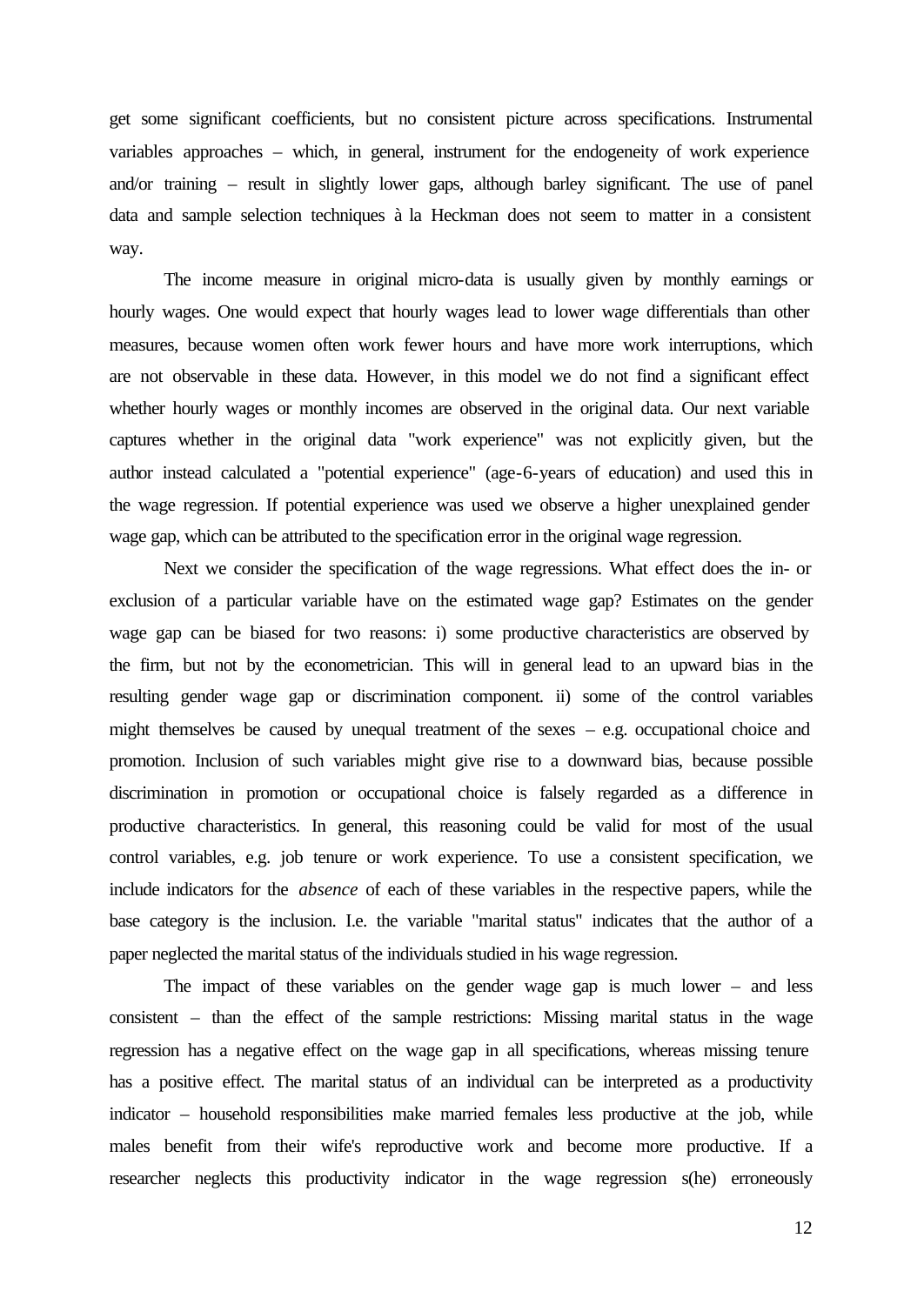calculates a downward biased gender wage gap. As tenure is an important productivity component and females often have less tenure, neglecting tenure in a wage regression can lead to a serious over-estimation of the discrimination component. Missing union status has a consistently positive effect on the gender wage gap, because union jobs tend to be better-paid male dominated jobs. The same is true if the information about the share of females in the respective occupation is missing. This means, including information whether the individual works in a female-dominated occupation reduces the measured gender wage gap considerably. There are two possible reasons for this outcome. Either occupational choice is governed by preferences and wages correctly reflect productivity, or pre-market discrimination in schooling as well as discrimination in hiring leads to occupational crowding. If the second is true, including a variable on the female-domination of a job produces a downward bias of the measured discrimination.

Interestingly, the gender of the researcher has no consistent impact on the outcome of the study. One might suspect that women's possibly more frequent personal experience with issues of discrimination makes them more susceptible to accept higher estimates of gender wage gaps - however, considering our results, this does not seem to be the case. Only in the journal-rank-weighted specification, the wage gap is somewhat lower if the researcher was female. One could bravely interpret this finding in such a way that women have to be relatively more prudent if they want to get access to top economics journals.

What are the relative contribution of data selection and the choice of econometric methods in the explanation of the variance in gender wage gaps? To answer this question, we ran separate OLS regressions, in the one case including only the 19 data selection variables, in the other only the 24 method variables (without country, time and gender of researcher dummies). The resulting  $R^2$ s are in Table 4 and confirm the view that the choice of data set is quantitatively more important than the choice of methodology. Whereas around 20% of the variance in gender wage gaps is explained by the choice of data, the choice of econometric methodology explains only 12%. Within periods, the difference seems to be minor, but the choice of data seems to be better able to explain the evolvement of gender wage gaps over time.)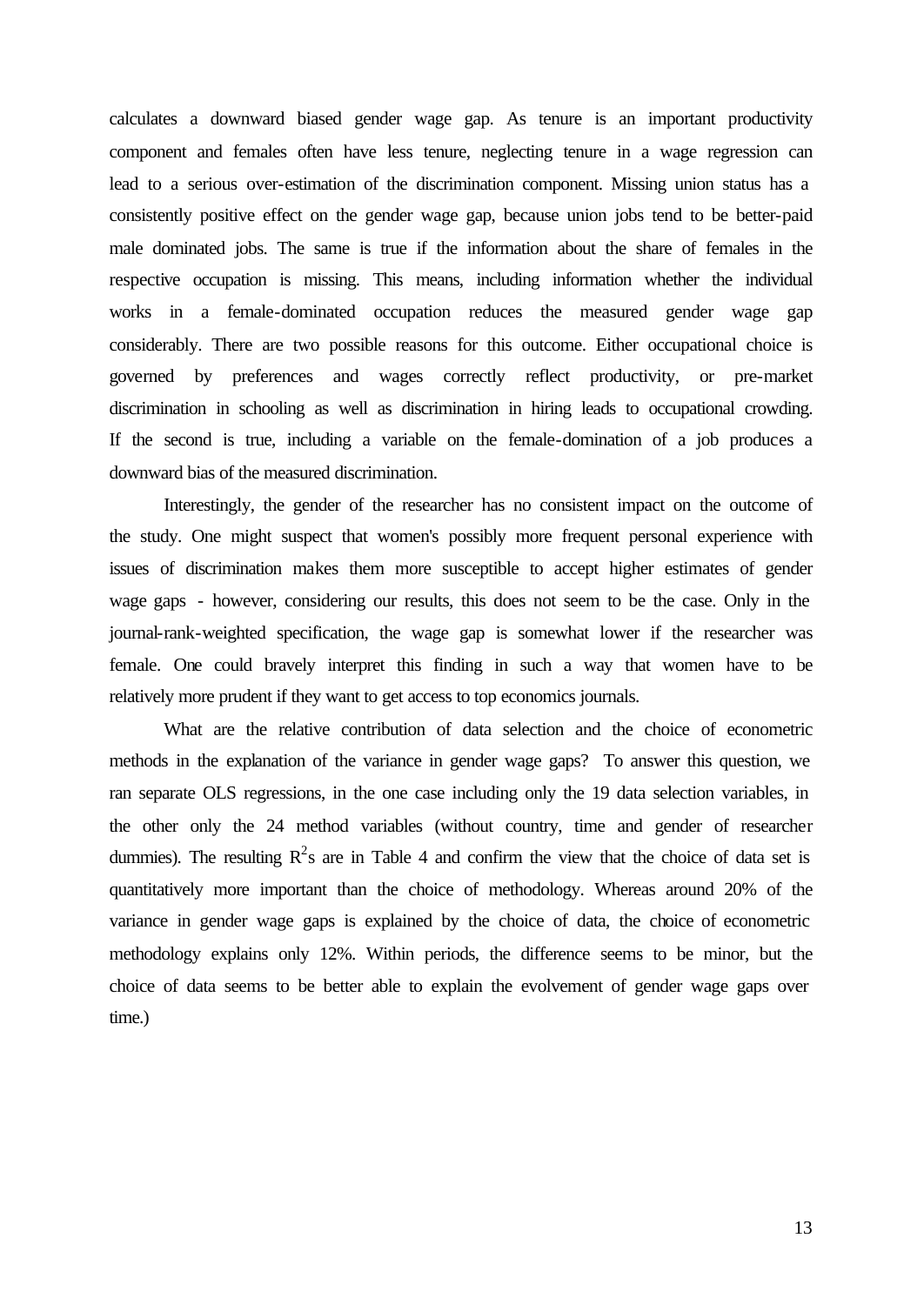#### **6.1. Fixed-effects estimates**

The most time-consuming task of meta-analysis is to carefully read and code all the details of the analyzed papers. The coding of method and data used can only be as precise as the description in the papers provided by the authors. The accuracy of the coding also depends on how well the examined features can be quantified. Some features of a research paper, e.g. specificities of the data set, the exact wording in the underlying questionnaire, how the researcher is treating the raw data and minor econometric decisions coming up in the course of the research, may remain unknown. Therefore, a fixed-effects approach might offer a useful tool to control for these paper-specific effects, which are unobservable to the metaeconometrician. There are two possibilities for the meta-analyst: i) take the paper as the unit of observation and treat all estimates within a paper as deviations from the paper's mean, ii) take the study (i.e. one country and time period within a paper) as the unit of observation. Table 5 reports fixed-effects estimates for both of these variants. It has to be noted, though, that the coefficients in these fixed-effects models are identified only by papers (or studies) having several estimates. Therefore, the precision of some of the coefficients must suffer due to low variation within the group. Regardless of the unit of the fixed-effect the results are rather robust; this applies also in comparison to the OLS results from Table 3.

Again, sample restrictions turn out to be very important; if the sample includes only new entries, single workers or high-prestige occupations, wage differentials are lower, likewise if the sample is ethnically homogeneous. In contrast to the OLS regressions, the effects of econometric methods come out more explicitly. Estimates using panel methods or sample selection techniques find lower wage gaps; estimates using the Neumark decomposition technique as compared to the Blinder-Oaxaca approach find higher wage gaps. While previous regression results did not show any systematic effects for the unit of wage measure available in the data, the fixed-effects model indicates that the use of non-hourly wages (in general monthly or yearly incomes) results in significantly higher gender wage gaps as would be expected.

#### **6.2. Pattern across countries and time**

If all authors had used data with identical characteristics and applied identical methods, what would their results look like? In the next step we calculate a "meta wage residual" which is what authors would have received if they would have all used the same rather conservative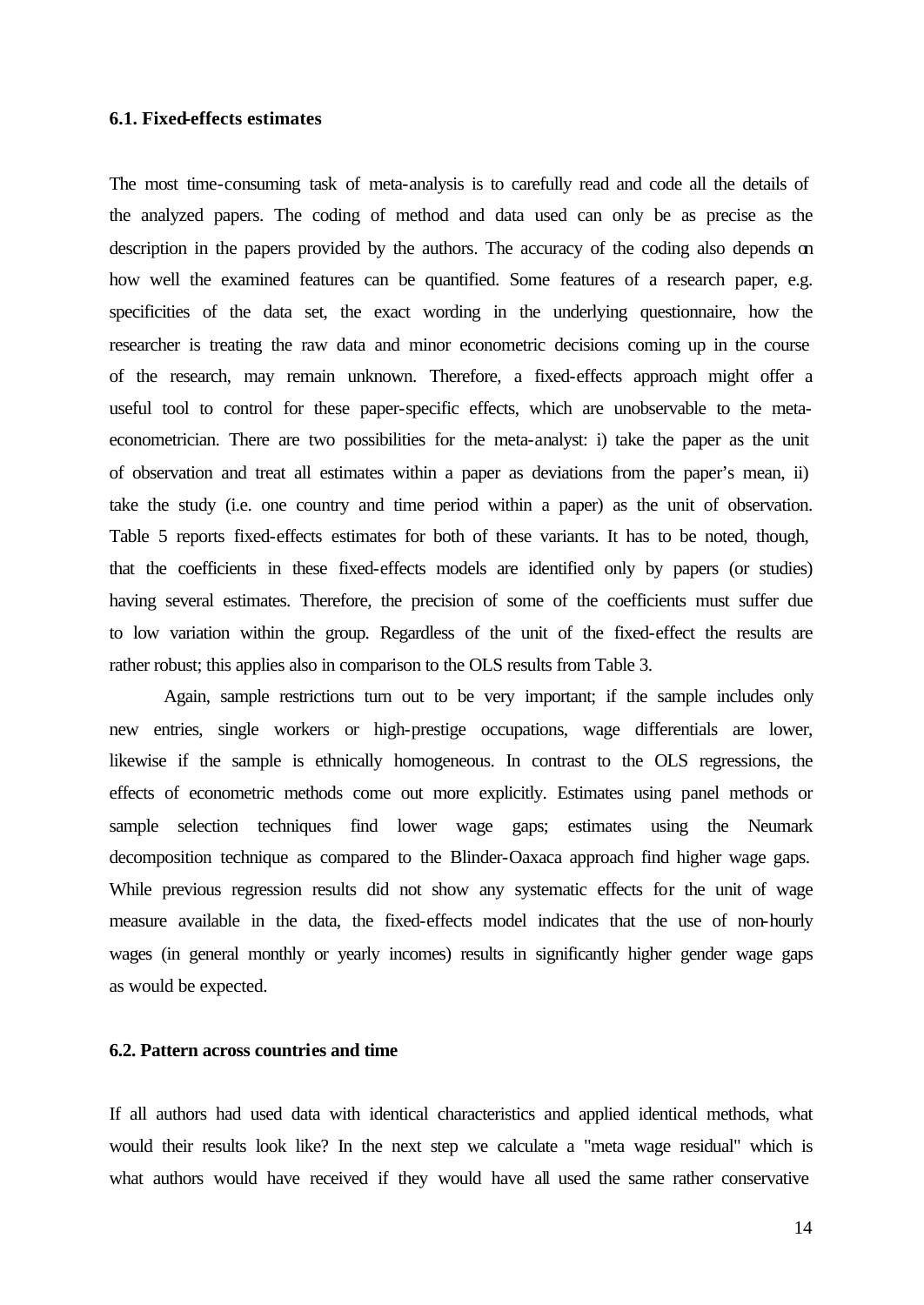design: only single individuals from an otherwise representative population would have been considered, all control variables would be included and sample selection procedures would be applied as well as an instrumental variables approach to control for endogeneity of human capital variables. Practically, this approach leads to the lowest gender wage gap empirically obtainable. Of course, our choice of a "conservative design" is only one – and in a way an arbitrary – out of a large number of possibilities. Given the linear OLS regression we use, other choices would simply shift the line in Figure 3 up or down, but would leave the slope unchanged. As we are here only interested in an interpretation of the time (and country) effects, we use a weighting scheme, which weighs by the number of observations in the meta– regression per year and country.

Figure 3 illustrates the trend of the reported wage residual (i.e. the Blinder-Oaxaca wage gap from the examined papers<sup>16</sup>) and the "meta wage gap".<sup>17</sup> While the reported wage residual shows a slight upward trend over time, our constructed meta wage residual falls with a rate of  $-0.17$  log points per year, which is only a small improvement over time.<sup>18</sup> This discrepancy between the development of the reported wage residual and our "ideal" meta wage residual could be explained by a different choice of data sets over time, which might have led researchers in the early years to a very low discrimination component.<sup>19</sup> Note that Stanley and Jarrell (1998, p. 966) calculate a drop in their meta wage residual of more than 1 log point per year for the US and predict that the differential will totally disappear in the year 2001, which seems a bit overoptimistic given recent U.S. estimates, but also our international trend.

## **7 Conclusions**

In this paper we review the existing world-wide literature on the decomposition of gender wage gaps. We investigated more than 260 published papers covering 63 countries during the time period between the 1960s and the 1990s. Meta-regression analysis gives us the tool to review and compare this vast amount of literature in a concise and systematic way. Particular emphasis in our meta-regression analysis is placed on a proper consideration of the quality

<sup>&</sup>lt;sup>16</sup> This also includes the impact of the gender dummy for studies not applying a Blinder-Oaxaca decomposition.

<sup>&</sup>lt;sup>17</sup> Plotting the reported gender wage residual against the meta wage residual for different countries (not shown) illustrates that there are only minor research differences between countries.

<sup>&</sup>lt;sup>18</sup> Weichselbaumer and Winter-Ebmer (2003a) examine the effect of equal treatment laws and competition on the meta wage residual.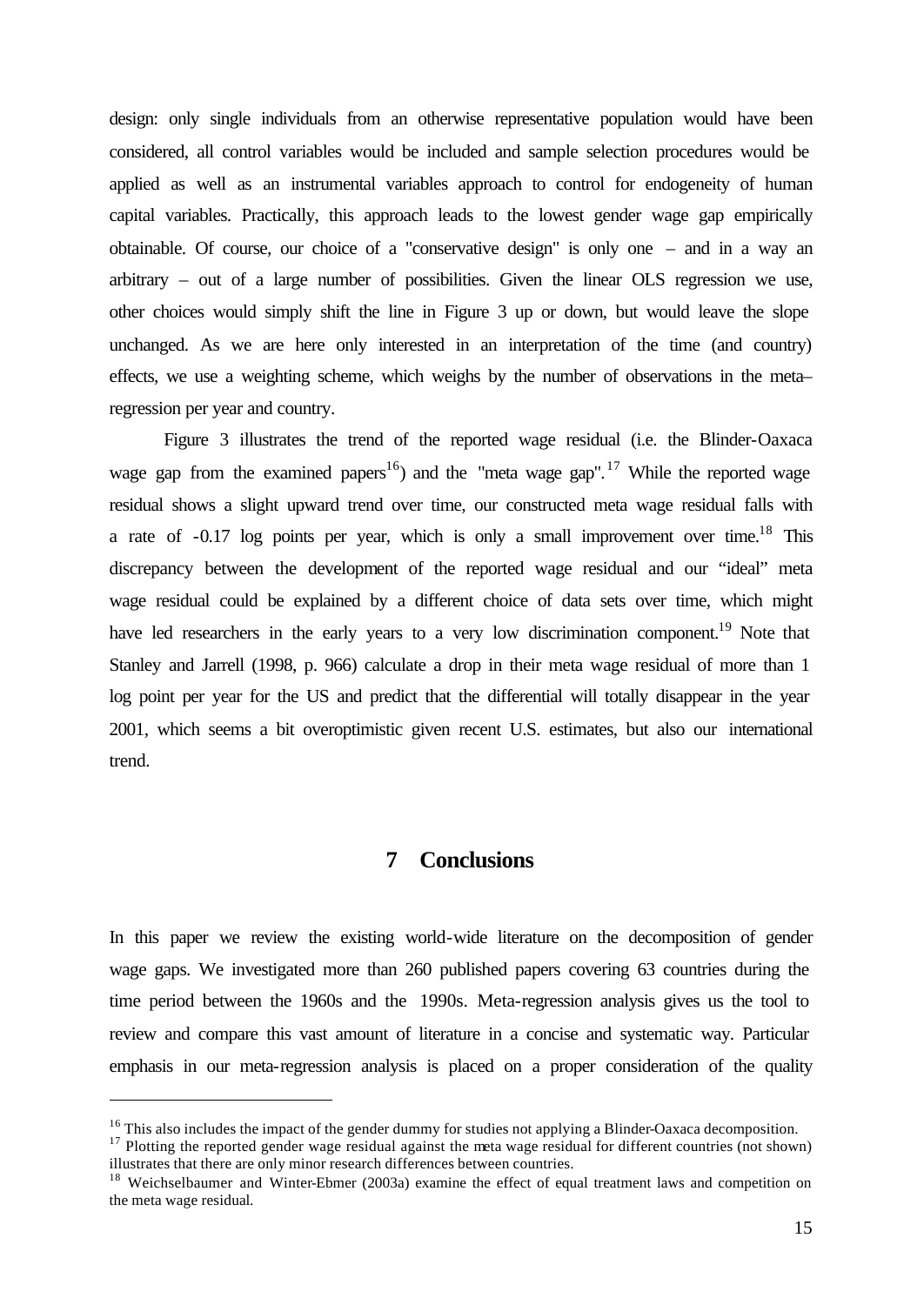and reliability of the underlying study which is done by a weighting with quality indicators as well as by a direct inclusion of quality indicators in the meta-regression analysis.

The results show that data restrictions have the biggest impact on the resulting gender wage gap. Generally, studies using restricted data sets – e.g. never-married workers, new entries in the labor market or workers in narrow occupations; workers where the comparability of human capital endowment is better – end up with lower gender wage gaps. In contrast to these strong results, the choice of econometric methods is less important as it concerns the concrete decomposition technique or the use of more advanced methods in the wage regressions. Meta-regression analysis also gives the opportunity to calculate what effect typical misspecifications of the underlying wage equations have on the unexplained residual of the gender wage gap. Frequently, researchers don't have hourly wages or actual experience at their disposal, let alone a complete record of human capital characteristics, like training onthe-job or job tenure with the actual employer. Missing or imprecise data on these human capital factors can result in serious biases in the calculation of the discrimination component which become clear in the meta-regression analysis. For example, using potential instead of actual experience in a study overestimates the unexplained gender wage gap on average by 1.8 log points (0.018) because this measure does not take into account women's more frequent labor market interruptions.

Over time, raw wage differentials world-wide have fallen substantially at a rate of 0.8 log points per year from around 65 % in the 1960s to only 30% in the 1990s. The bulk of this decline must be attributed to better labor market productivity of females which came about by better education, training and work attachment. Looking at the published estimates for the discrimination (or unexplained) component of the wage gap does not yield a very promising perspective: We find no decline over time. Meta-regression analysis allows us to construct a specification for a standardized gender wage gap study: applying such a unique specification – both to data selection and econometric method – gives rise to a slightly more optimistic picture: the part of the gender wage gap which is not due to unequal productivities declines world-wide at a rate of 0.17 log points per year. This indicates that a moderate but continuous equalization between the sexes might be taking place.

 $19$  The declining use of restricted data sets is illustrated by Weichselbaumer and Winter-Ebmer (2003b).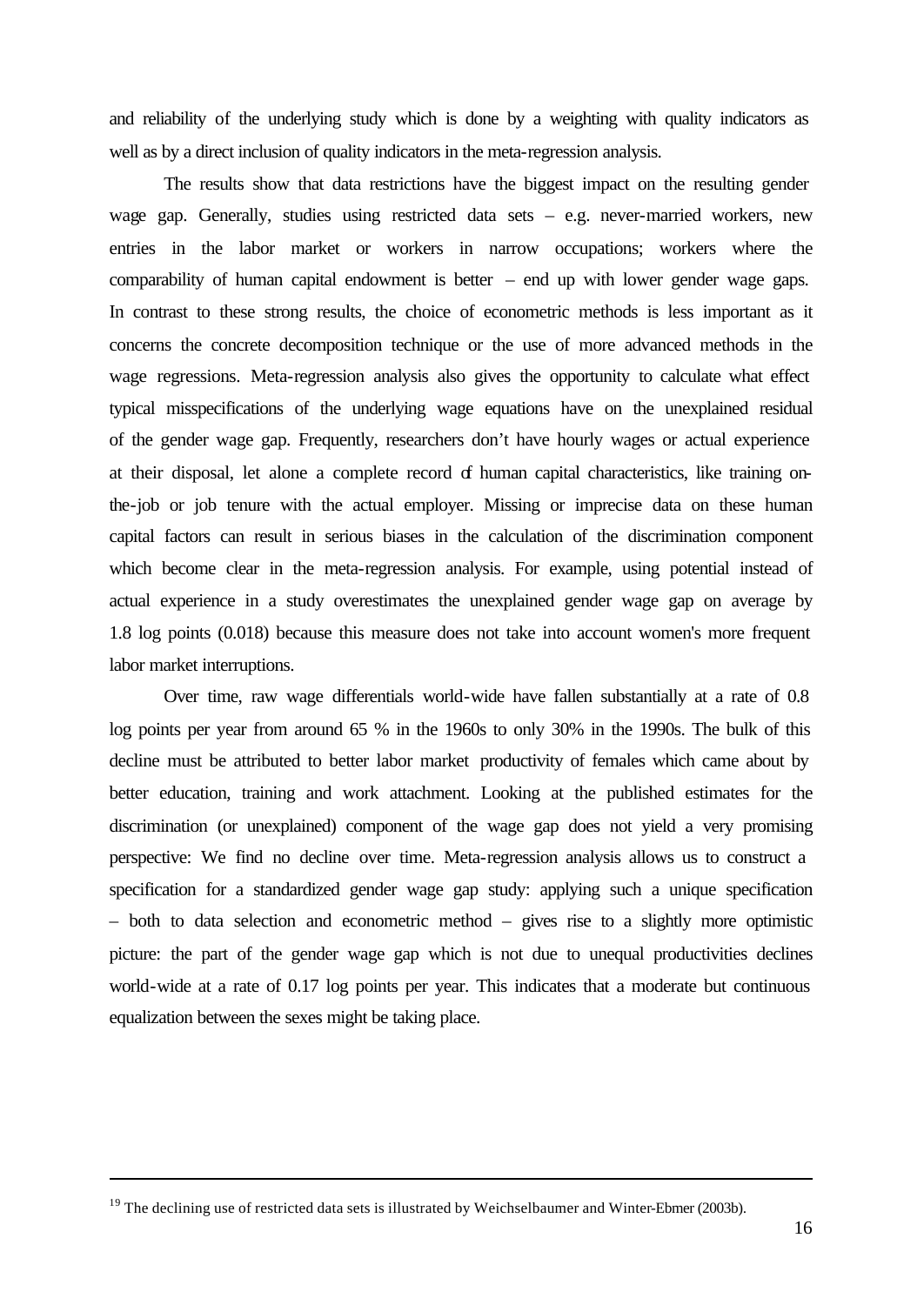## **8 References**

- Altonji, Joseph G. and Rebecca M. Blank: Race and Gender in the Labor Market, in: Ashenfelter, Orley and David Card (eds.), Handbook of Labor Economics, Vol 3, North-Holland, Amsterdam, 1999, 3143-3259.
- Ashenfelter, Orley and Timothy Hannan: Sex Discrimination and Product Market Competition: The Case of the Banking Industry, Quarterly Journal of Economics, 101/1, 1986, 149-173.
- Ashenfelter, Orley, Colm Harmon and Hessel Oosterbeek: A Review of Estimates of the Schooling/Earnings Relationship, with Tests for Publication Bias, Labour Economics, 6/4, 1999, 453-470.
- Becker, Gary S.: The Economics of Discrimination, University of Chicago Press, Chicago, 1957.Becker, Gary S.: A Treatise on the Family, Harvard University Press, Cambridge, 1991.
- Blank, Sandra and Philip E. Strahan: The Division of Spoils: Rent-Sharing and Discrimination in a Regulated Industry, American Economic Review, 91/4, 2001, 814- 831.
- Blank, Sandra and Elizabeth Brainerd: Importing Equality? The Effects of Increased Competition on the Gender Wage Gap, mimeo, Federal Reserve Bank of NY, 1999.
- Blau, Francine D. and Lawrence M. Kahn: The Gender Earnings Gap: Learning from International Comparisons, American Economic Review, Papers and Proceedings, 82/2, 1992, 533-538.
- Blau, Francine D. and Lawrence M. Kahn: Wage Structure and Gender Earnings Differentials: an International Comparison, Economica, 63/250, Suppl. 1996, S29-62.
- Blau, Francine D. and Lawrence M. Kahn: Understanding International Differences in the Gender Pay Gap, Cornell University, WP, 2001.
- Blinder, Alan S.: Wage Discrimination: Reduced Form and Structural Estimates, Journal of Human Resources, 8/4, 1973, 436-455.
- Brown, Randall S., Moon, Marylin and Barbara S. Zoloth: Incorporating Occupational Attainment in Studies of Male-Female Earnings Differentials, Journal of Human Resources, 40/1, 1980, 3-28.
- Cain, Glen G: The Economic Analysis of Labor Market Discrimination: A Survey, in: Ashenfelter, Orley and Richard Layard (eds.), Handbook of Labor Economics, Vol 1, North-Holland, Amsterdam, 1986, 693-785.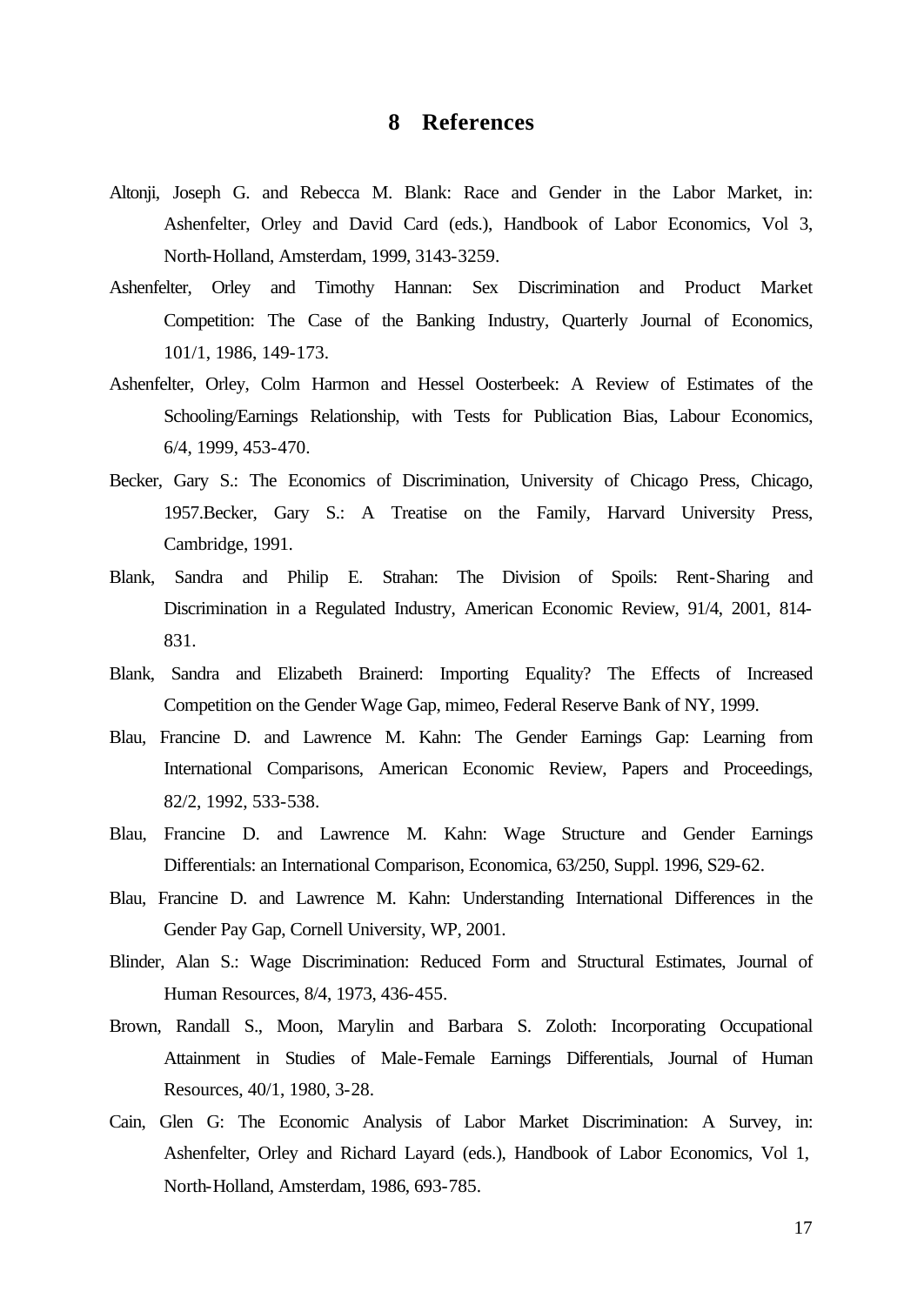- Card, David and Alan B. Krueger: Time-Series Minimum-Wage Studies: A Meta-analysis, American Econmic Review, 85/2, 1995, 238-243.
- Chang, Mariko L.: The Evolution of Sex Segregation Regimes, American Journal of Sociology, 105/6, 2000, 1658-1701.
- Cotton, Jeremiah: On the Decomposition of Wage Differentials, Review of Economics and Statistics, 70/2, 1988, 236-243.
- Doucouliagos, Chris: Worker Participation and Productivity in Labor-Managed and Participatory Capitalist Firms: a Meta-Analysis, Industrial and Labor Relations Review, 49/1, 1995, 58-77.
- Doucouliagos Chris: The Aggregate Demand for Labour in Australia: a Meta-Analysis, Australian Economic Papers, 36/69, 1997, 224-242.
- Glass, G.V.: Integrating findings: The meta-analysis of research, Review of Research in Education 5, 1977, 351-379.
- Greenberg, David H., Machalopoulos, Charles and Philip K. Robins: A Meta-Analysis of Government Sponsored Training Programs, Industrial and Labor Relations Review, 2003, forthcoming.
- Görg, Holger and Eric Strobl: Multinational Companies and Productivity Spillovers: a Meta-Analysis, Economic Journal, 111, 2001, 723-739.
- Gunderson, Morley: Comparable Worth and Gender Discrimination: An International Perspective, International Labour Office, Geneva and Washington, D.C., 1994.
- Hanushek, Eric A.: The Evidence on Class Size, Occasional Paper 98-1, W. Allen Wallis Institute of Political Economy, University of Rochester, 1998.
- Jarrell, Stephen B. and T. D. Stanley: A Meta-Analysis of the Union-Nonunion Wage Gap, Industrial and Labor Relations Review, 44/1, 1990, 54-67
- Laband, David N. and Michael J. Piette: The Relative Impacts of Economics Journals: 1970- 1990, Journal of Economic Literature, 32/2, 1994, 640-667.
- Krueger, Alan B.: Economic Considerations and Class Size, Economic Journal 113/1, 2003, F34-F63.
- Murphy, Kevin M. and Robert H. Topel: Estimation and Inference in Two-Step Econometric Models, Journal of Business and Economic Statistics, 3/4, 1985, 370-79.
- Neumark, David: Employers' Discriminatory Behavior and the Estimation of Wage Discrimination, The Journal of Human Resources, 23/3, 1988, 279-95.
- Oaxaca, Ronald: Male-Female Wage Differentials in Urban Labor Markets, International Economic Review, 14/3, 1973, 693-709.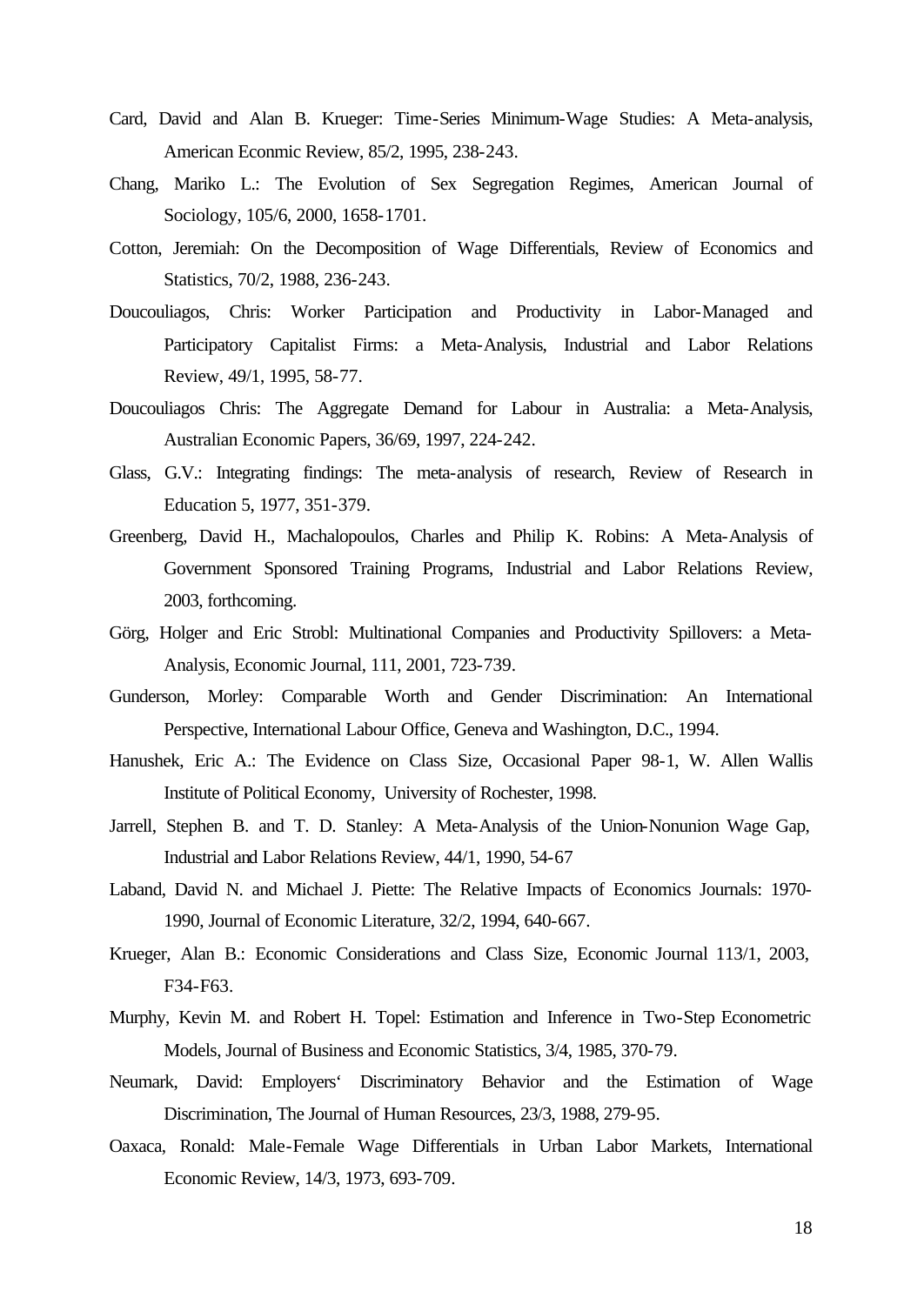- Phillips, Joseph M and Ernest P. Goss: The Effect of State and Local Taxes on Economic Development: A Meta-Analysis, Southern Economic Journal, 62/2, 1995, 320-333.
- Reimers, Cordelia W.: Labor Market Discrimination against Hispanic and Black Men, Review of Economics and Statistics, 65/4, 1983, 570-579.
- Silber, Jacques and Michal Weber: Labor Market Discrimination: Are there Significant Differences between the Various Decomposition Procedures?, Applied Economics 31, 1999, 359-365.
- Stanley, T. D.: New Wine in Old Bottles: A Meta-Analysis of Ricardian Equivalence, Southern Economic Journal, 64/3, 1998, 713-727.
- Stanley, T. D.: Wheat From Chaff: Meta-Analysis as Quantitative Literature Review, Journal of Economic Perspectives, 15/3, 2001, 131-150.
- Stanley, T. D. and Stephen B. Jarrell: Meta-Regression Analysis: A Quantitative Method of Literature Surveys, Journal of Economic Surveys, 3/2, 1989, 161-170.
- Stanley, T. D. and Stephen B. Jarrell: Gender Wage Discrimination Bias? A Meta-Regression Analysis, Journal of Human Resources, 33/4, 1998, 947-973.
- Weichselbaumer, Doris and Rudolf Winter-Ebmer: The effects of competition and equal treatment laws on the gender wage differential, mimeo, University of Linz, 2003a.
- Weichselbaumer, Doris and Rudolf Winter-Ebmer: Rhetoric of Economic Research: The Case of Gender Wage Differentials, mimeo, University of Linz, 2003b.
- Winter-Ebmer, Rudolf: Sex Discrimination and Competition in Product and Labor Markets, Applied Economics, 27, 1995, 849-857.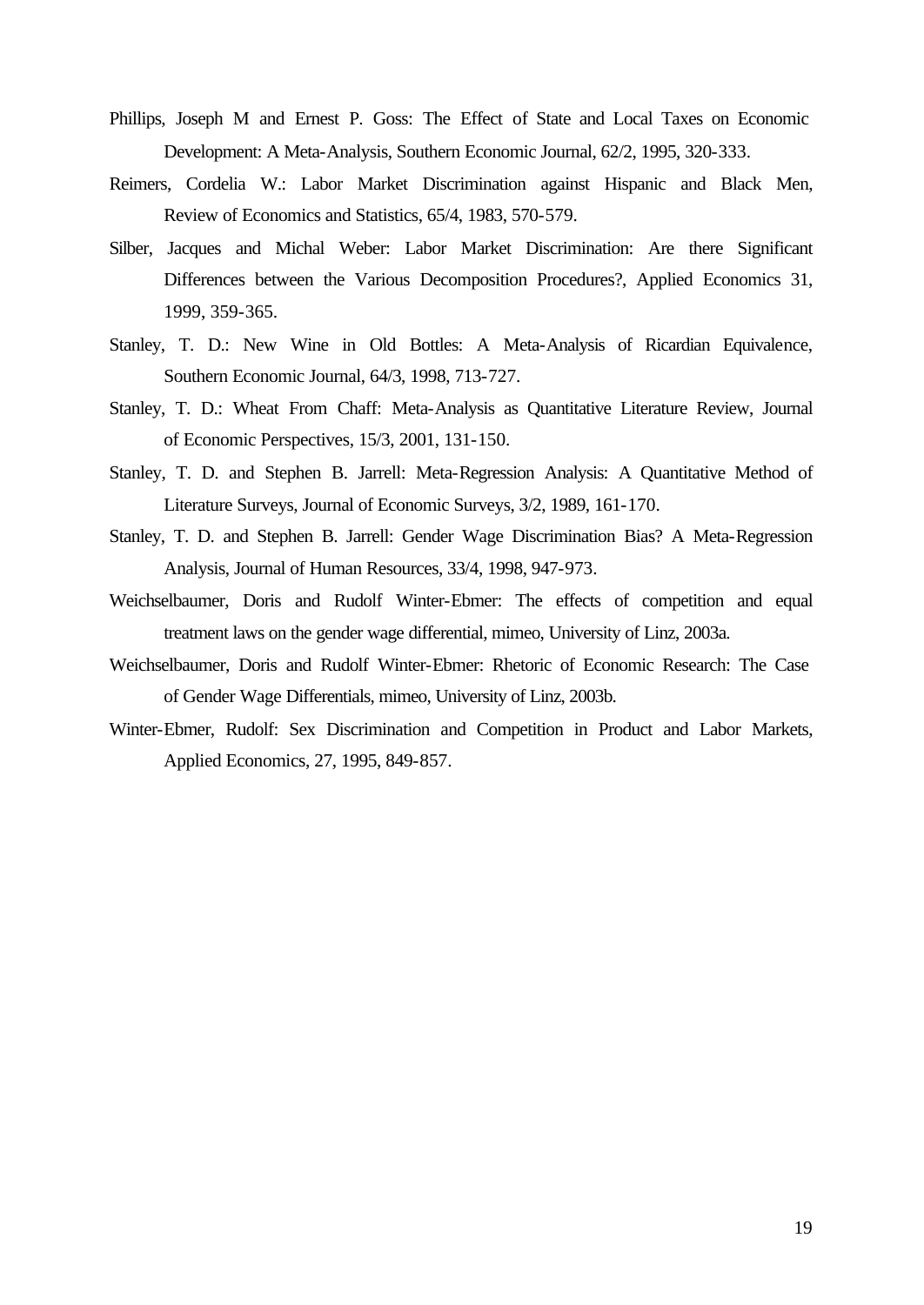## **9 Tables**

## **Table 1: Data for Gender Wage Gaps**

|                           | 1960s    | 1970s    | 1980s | 1990s | All  |
|---------------------------|----------|----------|-------|-------|------|
| # of papers               | 7        | 52       | 161   | 43    | 263  |
| # of different "studies"  | 21       | 189      | 429   | 149   | 788  |
| # of different estimates  | 63       | 352      | 871   | 249   | 1535 |
| % of estimates            |          |          |       |       |      |
| - USA                     | 0.65     | 0.55     | 0.37  | 0.23  | 0.40 |
| - Europe                  | 0.13     | 0.12     | 0.23  | 0.34  | 0.21 |
| - Other-OECD              | 0.13     | 0.06     | 0.10  | 0.05  | 0.08 |
| - Post-Comm. countries    | $\theta$ | $\theta$ | 0.01  | 0.11  | 0.02 |
| - Africa                  | $\theta$ | 0.05     | 0.03  | 0.06  | 0.03 |
| - Asia                    | 0.06     | 0.19     | 0.16  | 0.14  | 0.16 |
| - Latin-America           | 0.03     | 0.03     | 0.12  | 0.08  | 0.09 |
| Mean total wage gap       | 0.51     | 0.43     | 0.30  | 0.26  | 0.33 |
| Mean unexplained wage gap | 0.23     | 0.22     | 0.20  | 0.19  | 0.20 |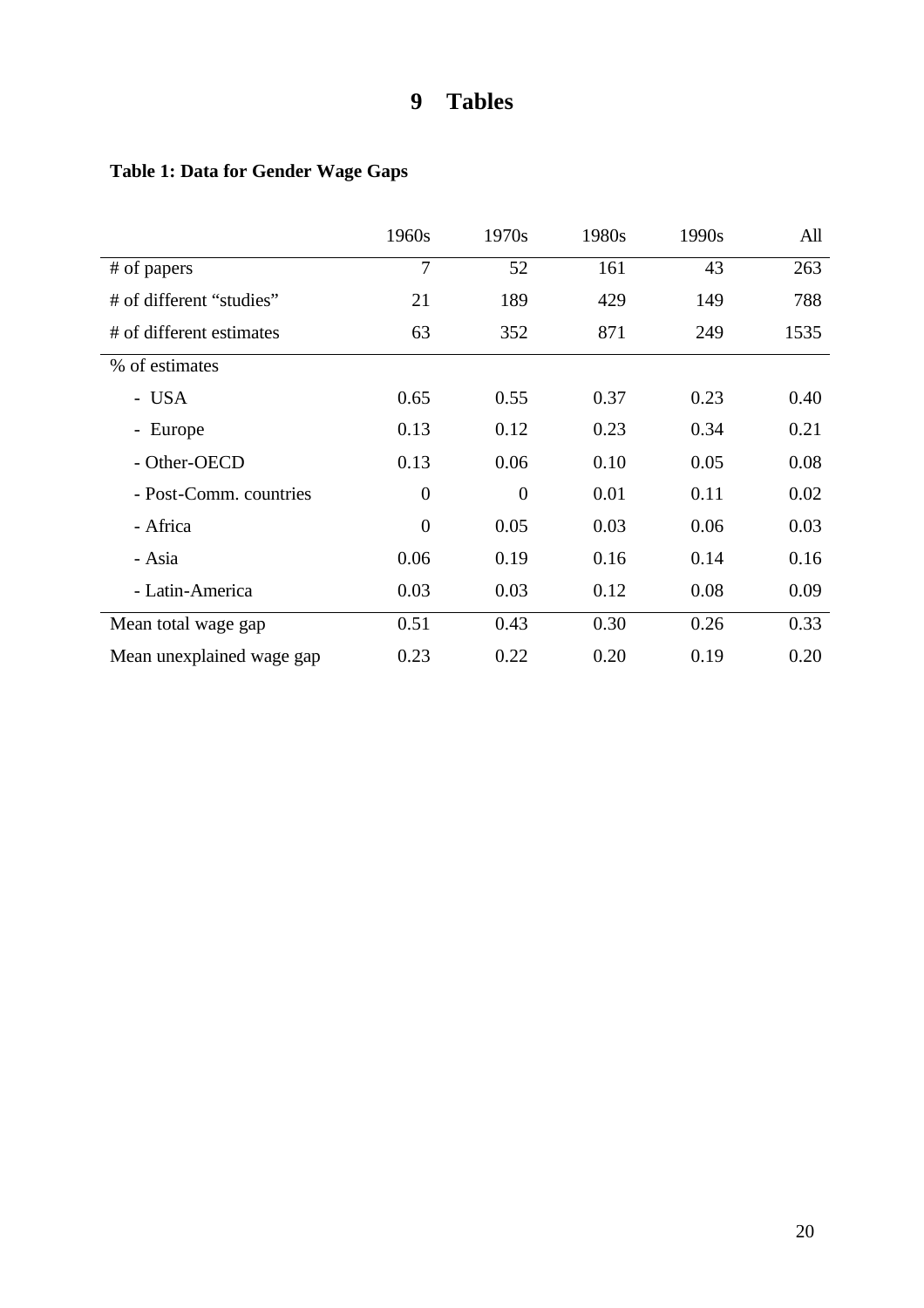**A. Paper** Mean Std. dev.

| Author female | $=$ percentage of authors who are female |  |
|---------------|------------------------------------------|--|
|               |                                          |  |

## **B. Data Sets**

| New entries             | $= 1$ study investigated the wages of new<br>entrants only                                             | .017 | .13  |
|-------------------------|--------------------------------------------------------------------------------------------------------|------|------|
| Public sector           | $= 1$ study investigated the wages of workers<br>in the public sector only                             | .09  | .29  |
| Private sector          | $= 1$ study investigated the wages of workers<br>in the private sector only                            | 0.12 | 0.32 |
| Narrow occup.           | $= 1$ study investigated the wages of workers<br>of a narrowly defined occupation only                 | .14  | .34  |
| Low prestige occup.     | $= 1$ if a study investigated only low prestige<br>occupations (e.g. blue collar)                      | .04  | .19  |
| Med. prestige<br>occup. | $= 1$ if a study investigated only medium<br>prestige occupations (e.g. white collar)                  | .07  | .25  |
| High prestige<br>occup. | $= 1$ if a study investigated only high<br>prestige occupations (e.g. college graduates,<br>academics) | .18  | .38  |
| Single_only             | $= 1$ if a study investigated only singles                                                             | .04  | .20  |
| Married_only            | $= 1$ if a study investigated only married<br>people                                                   | .03  | .17  |
| Minority_only           | $= 1$ if a study investigated only minority or<br>immigrant population                                 | .02  | .15  |
| Majority_only           | $= 1$ if a study investigated only majority<br>population                                              | .08  | .28  |
| Source                  | $= 0$ if data come from administrative<br>statistics<br>$= 1$ if data come from survey data            | .95  | .22  |
| Fullt_only              | $= 1$ if a study included only full-time<br>workers                                                    | .32  | .47  |

## **C. Method of estimation**

| Dummy variable | $= 1$ if a study used a dummy to investigate    | .22 | .41 |
|----------------|-------------------------------------------------|-----|-----|
|                | the gender wage gap and no Blinder/Oaxaca       |     |     |
|                | decomposition                                   |     |     |
|                | $= 1$ if a study used instrumental variables    | .01 | .10 |
| Panel data     | $= 1$ if a study used panel data                | .04 | .18 |
| Heckman        | $= 1$ if a study corrected for selectivity á la | .24 | 42  |
|                | Heckman                                         |     |     |
| Blinder-Oaxaca | $= 1$ if male coeffients were used for the      | -21 | -41 |
| with male      | decomposition instead of female ones            |     |     |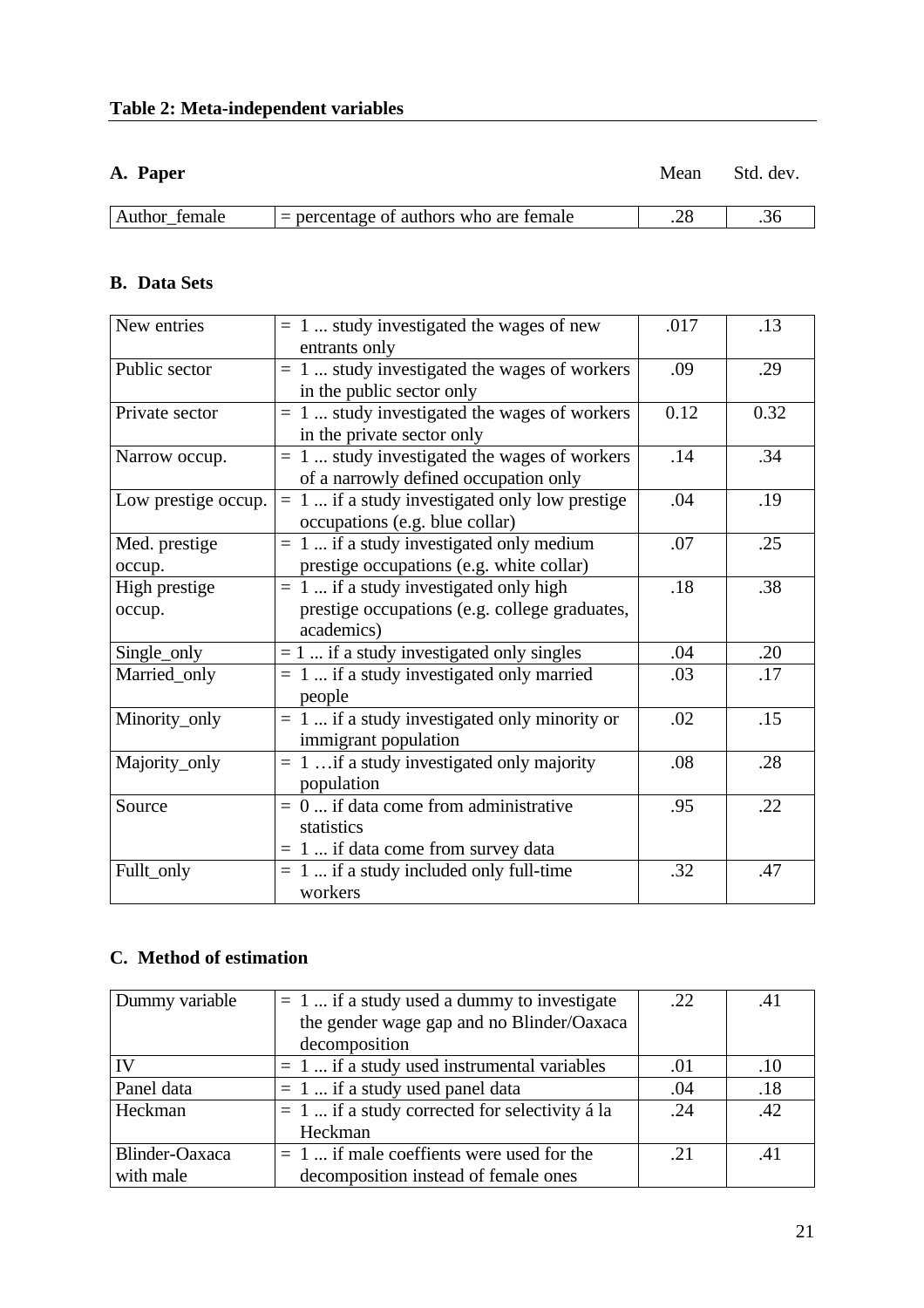| coefficients  |                                             |     |      |
|---------------|---------------------------------------------|-----|------|
| Neumark       | $= 1$ if Neumark decomposition was used     | .09 | .29  |
| <b>Cotton</b> | $= 1 $ if Cotton decomposition was used     | .01 | . 11 |
| <b>Brown</b>  | $= 1$ if Brown et al decomposition was used | -01 | . 11 |
| Reimers       | $= 1$ if Reimers decomposition was used     | .01 | .09  |

## **D. Alternative Measures of Wages**

| No hourly wages    | $= 1$ if a study used daily, monthly or annual | .60 | .49 |
|--------------------|------------------------------------------------|-----|-----|
|                    | earnings                                       |     |     |
| Hourly constructed | $= 1$ if a study used hourly wages computed    | .16 | .37 |
|                    | from daily, weekly, monthly or annual          |     |     |
|                    | salary                                         |     |     |
| Gross              | $= 0 \dots$ if a study used net wages          | .07 | .26 |
|                    | $= 1 $ if a study used gross wages             |     |     |

## **E. Variables for worker's characteristics**

| Potential exper     | $= 1$ if a study used potential experience   | .50 | .50 |
|---------------------|----------------------------------------------|-----|-----|
| Experience          | $= 1$ study omitted worker's job experience  | .02 | .16 |
| Race or immigr      | $= 1$ study failed to account for race or    | .61 | .49 |
|                     | immigrant status                             |     |     |
| Marital status      | $= 1$ study omitted worker's marital status  | .41 | .49 |
| Kids                | $= 1$ study omitted whether or not worker    | .71 | .46 |
|                     | has children                                 |     |     |
| Marital/kids inter  | $= 1$ study omitted interaction children $*$ | .96 | .20 |
|                     | marital status                               |     |     |
| Training            | $= 1$ study omitted on the job training      | .97 | .16 |
| Tenure              | $= 1$ study omitted tenure                   | .73 | .44 |
| Occupation          | $= 1$ study omitted worker's occupation      | .55 | .50 |
| Industry            | $= 1$ study omitted worker's industry of     | .65 | .48 |
|                     | employment                                   |     |     |
| Government work     | $= 1$ study omitted a government/private     | .57 | .50 |
|                     | employment distinction                       |     |     |
| Union status        | $= 1$ study omitted worker's union/nonunion  | .75 | .43 |
|                     | status                                       |     |     |
| Share of females in | $= 1$ study omitted the percentage of women  | .88 | .33 |
| occ                 | in the worker's job                          |     |     |
| FT-PT               | $= 1$ study omitted worker's full time/part  | .51 | .50 |
|                     | time status                                  |     |     |
| Urban               | $= 1$ omitted SMSA, city size                | .63 | .48 |
| Reg                 | $= 1$ study omitted worker's geographical    | .42 | .49 |
|                     | area of employment                           |     |     |
| Working time        | $= 1 $ study omitted worker's working time   | .99 | .08 |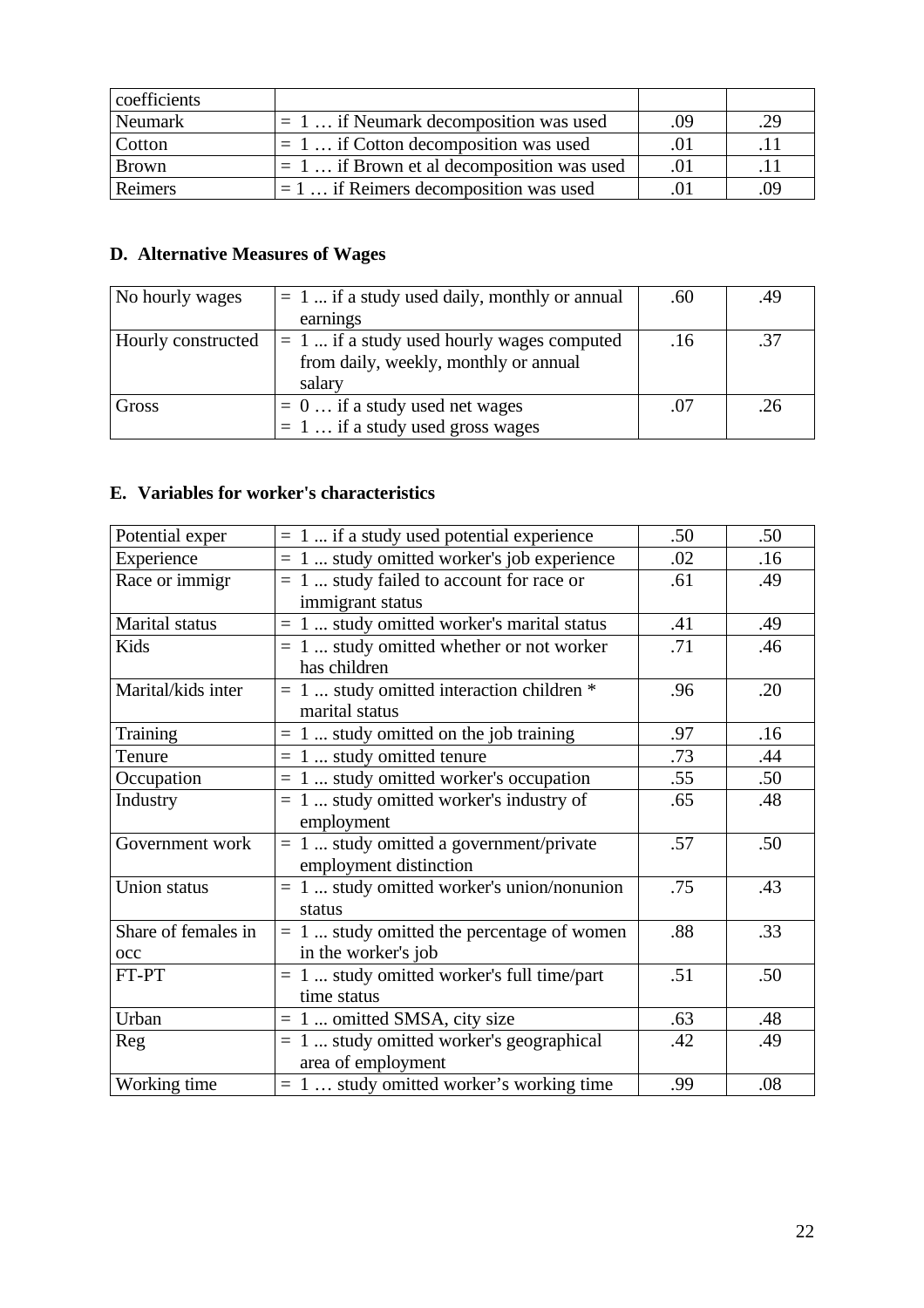## **Table 3: Meta-regression estimates**

|                        | (1)          | (2)                        | (3)                     | (4)                               | (5)                          | (6)                        | (7)                                  |
|------------------------|--------------|----------------------------|-------------------------|-----------------------------------|------------------------------|----------------------------|--------------------------------------|
| <b>Weighing scheme</b> | no weights   | # of estimates<br>in study | $(2) + journal$<br>rank | $(2) + precision$<br>of estimates | $(2) + #$ of<br>observations | $(2) + #$ of<br>regressors | $(2) + R^2$ of<br>wage<br>regression |
| Author female          | 0.007        | 0.014                      | $-0.033$                | $-0.013$                          | 0.011                        | 0.023                      | 0.033                                |
|                        | (0.014)      | (0.016)                    | (0.019)                 | (0.016)                           | (0.023)                      | (0.014)                    | (0.022)                              |
| New entries            | $-0.096$     | $-0.077$                   | $-0.179$                | $-0.074$                          | $-0.098$                     | $-0.092$                   | $-0.076$                             |
|                        | $(0.025)$ ** | $(0.030)$ **               | $(0.029)$ **            | $(0.028)$ **                      | $(0.037)$ **                 | $(0.025)$ **               | (0.039)                              |
| Fulltime workers       | 0.015        | 0.020                      | 0.067                   | $-0.008$                          | $-0.019$                     | 0.020                      | 0.006                                |
|                        | (0.014)      | (0.016)                    | $(0.019)$ **            | (0.015)                           | (0.021)                      | (0.014)                    | (0.024)                              |
| Private sector         | 0.000        | $-0.011$                   | $-0.057$                | 0.023                             | $-0.007$                     | $-0.015$                   | 0.013                                |
|                        | (0.027)      | (0.026)                    | $(0.026)*$              | (0.028)                           | (0.023)                      | (0.023)                    | (0.033)                              |
| Public sector          | $-0.049$     | $-0.068$                   | $-0.089$                | $-0.058$                          | $-0.061$                     | $-0.058$                   | $-0.036$                             |
|                        | $(0.021)$ *  | $(0.021)$ **               | $(0.028)$ **            | (0.033)                           | $(0.023)$ **                 | $(0.018)$ **               | (0.028)                              |
| Narrow occupation      | $-0.060$     | $-0.062$                   | $-0.043$                | $-0.025$                          | $-0.072$                     | $-0.061$                   | $-0.049$                             |
|                        | $(0.021)$ ** | $(0.021)$ **               | (0.027)                 | (0.025)                           | $(0.028)*$                   | $(0.021)$ **               | (0.027)                              |
| Low prestige occ.      | 0.056        | 0.057                      | 0.146                   | $-0.026$                          | 0.114                        | 0.088                      | $-0.016$                             |
|                        | $(0.020)$ ** | $(0.020)$ **               | $(0.018)$ **            | (0.036)                           | $(0.022)$ **                 | $(0.017)$ **               | (0.039)                              |
| Medium prestige occ.   | $-0.033$     | $-0.028$                   | $-0.053$                | $-0.064$                          | $-0.032$                     | $-0.033$                   | $-0.058$                             |
|                        | (0.020)      | (0.017)                    | $(0.017)$ **            | (0.038)                           | (0.022)                      | $(0.015)*$                 | (0.034)                              |
| High prestige occ.     | $-0.112$     | $-0.105$                   | $-0.127$                | $-0.098$                          | $-0.146$                     | $-0.110$                   | $-0.065$                             |
|                        | $(0.018)$ ** | $(0.017)$ **               | $(0.011)$ **            | $(0.028)$ **                      | $(0.017)$ **                 | $(0.013)$ **               | $(0.029)*$                           |
| <b>Singles</b>         | $-0.145$     | $-0.141$                   | $-0.125$                | $-0.106$                          | $-0.214$                     | $-0.122$                   | $-0.159$                             |
|                        | $(0.024)$ ** | $(0.021)$ **               | $(0.024)$ **            | $(0.044)*$                        | $(0.045)$ **                 | $(0.019)$ **               | $(0.030)$ **                         |
| Married                | 0.085        | 0.068                      | 0.102                   | 0.073                             | 0.017                        | 0.073                      | 0.115                                |
|                        | $(0.028)$ ** | $(0.025)$ **               | $(0.023)$ **            | (0.039)                           | (0.047)                      | $(0.026)$ **               | $(0.048)*$                           |
| Minority               | $-0.035$     | $-0.052$                   | $-0.015$                | 0.004                             | $-0.064$                     | $-0.035$                   | $-0.068$                             |
|                        | (0.022)      | $(0.025)*$                 | (0.033)                 | (0.026)                           | $(0.006)$ **                 | (0.026)                    | (0.035)                              |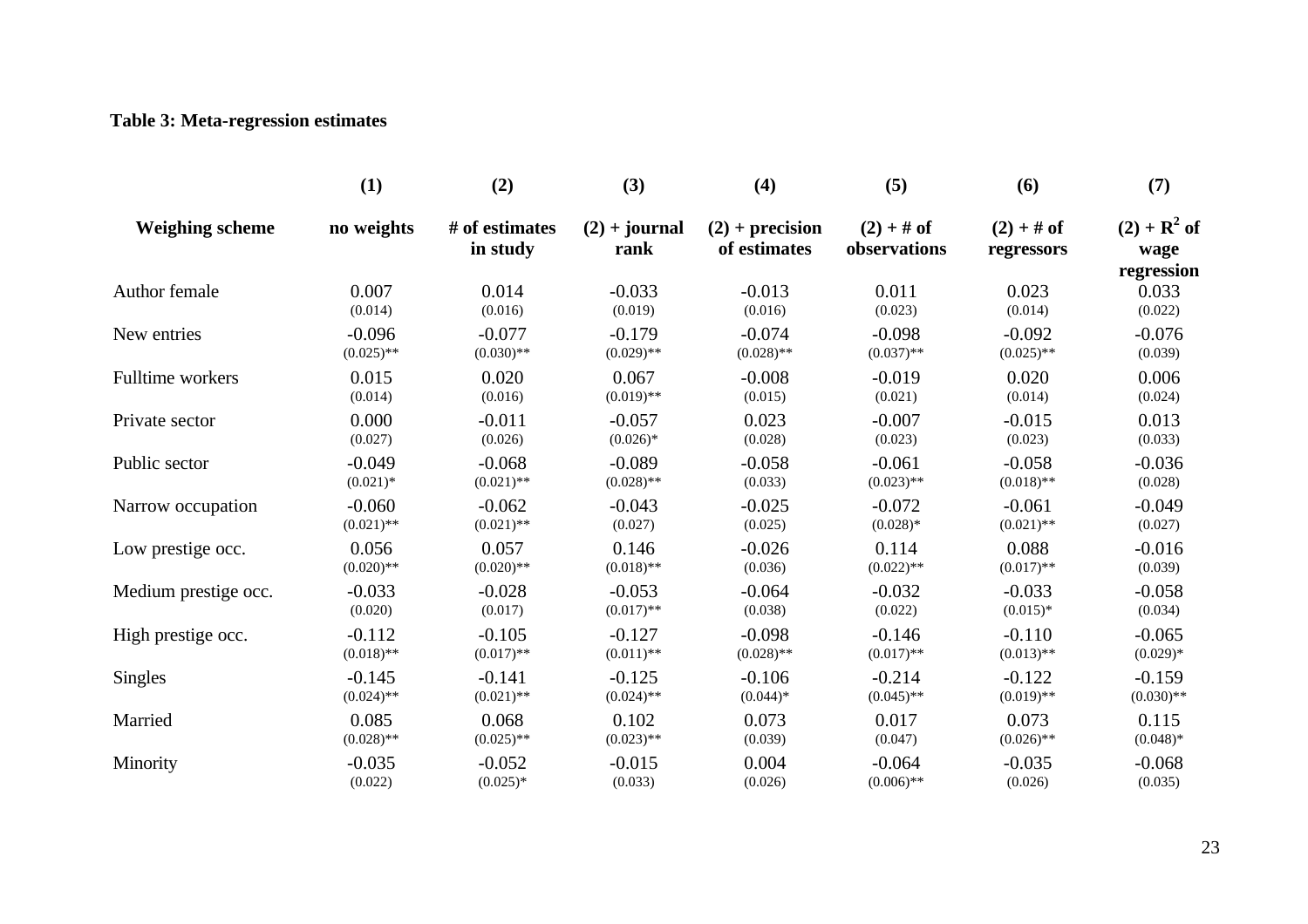| Blinder-Oaxaca with  | $-0.014$     | $-0.017$     | $-0.017$     | $-0.001$     | $-0.005$     | $-0.005$     | $-0.002$     |
|----------------------|--------------|--------------|--------------|--------------|--------------|--------------|--------------|
| male coeff.          | (0.008)      | (0.009)      | (0.011)      | (0.002)      | (0.009)      | (0.009)      | (0.013)      |
| Neumark decomp.      | 0.022        | 0.005        | 0.050        | 0.018        | $-0.013$     | 0.004        | $-0.007$     |
|                      | $(0.010)*$   | (0.014)      | $(0.012)$ ** | $(0.009)*$   | (0.021)      | (0.012)      | (0.016)      |
| Reimers decom.       | $-0.006$     | 0.008        | 0.045        | 0.023        | 0.116        | 0.032        | $-0.020$     |
|                      | (0.038)      | (0.025)      | (0.040)      | (0.021)      | $(0.026)$ ** | (0.024)      | (0.050)      |
| Cotton decomp.       | $-0.003$     | $-0.013$     | 0.042        | 0.015        | 0.006        | 0.003        | $-0.003$     |
|                      | (0.023)      | (0.030)      | $(0.020)*$   | (0.020)      | (0.037)      | (0.025)      | (0.029)      |
| Brown decomp.        | $-0.015$     | $-0.014$     | 0.006        | 0.026        | $-0.008$     | 0.006        | 0.030        |
|                      | (0.019)      | (0.021)      | (0.045)      | (0.022)      | (0.025)      | (0.020)      | (0.043)      |
| Dummy variable       | $-0.005$     | $-0.014$     | 0.009        | 0.060        | 0.029        | $-0.005$     | $-0.024$     |
|                      | (0.015)      | (0.019)      | (0.018)      | $(0.020)$ ** | (0.021)      | (0.016)      | (0.025)      |
| IV                   | $-0.014$     | $-0.015$     | $-0.038$     | $-0.065$     | $-0.070$     | $-0.031$     | $-0.005$     |
|                      | (0.026)      | (0.036)      | (0.033)      | $(0.027)*$   | (0.038)      | (0.035)      | (0.049)      |
| Panel data           | $-0.006$     | 0.013        | 0.042        | 0.097        | $-0.106$     | $-0.002$     | 0.142        |
|                      | (0.026)      | (0.028)      | (0.033)      | (0.071)      | $(0.044)*$   | (0.023)      | $(0.039)$ ** |
| Heckman selection    | $-0.016$     | $-0.021$     | $-0.027$     | 0.020        | $-0.066$     | $-0.033$     | $-0.001$     |
|                      | (0.012)      | (0.021)      | (0.016)      | (0.011)      | $(0.018)$ ** | (0.025)      | (0.026)      |
| No hourly wages      | 0.014        | $-0.003$     | 0.005        | 0.032        | 0.002        | $-0.004$     | $-0.046$     |
|                      | (0.022)      | (0.030)      | (0.032)      | (0.023)      | (0.023)      | (0.026)      | (0.042)      |
| Hourly wages         | $-0.004$     | $-0.025$     | $-0.019$     | 0.047        | $-0.043$     | $-0.016$     | $-0.043$     |
| constructed          | (0.019)      | (0.022)      | (0.023)      | $(0.019)*$   | (0.023)      | (0.018)      | (0.029)      |
| Gross wages          | 0.009        | 0.013        | $-0.070$     | 0.008        | $-0.072$     | 0.029        | $-0.044$     |
|                      | (0.038)      | (0.035)      | (0.048)      | (0.070)      | (0.051)      | (0.035)      | (0.075)      |
| Potential experience | 0.013        | 0.038        | 0.031        | $-0.036$     | $-0.007$     | 0.036        | 0.053        |
|                      | (0.014)      | $(0.017)*$   | $(0.016)*$   | (0.019)      | (0.019)      | $(0.015)*$   | $(0.019)$ ** |
| Experience           | 0.002        | $-0.020$     | $-0.056$     | $-0.066$     | $-0.044$     | $-0.029$     | $-0.009$     |
|                      | (0.027)      | (0.028)      | $(0.027)*$   | $(0.029)*$   | (0.037)      | (0.024)      | (0.034)      |
| Race or immigr.      | 0.012        | 0.024        | 0.043        | $-0.002$     | 0.058        | 0.013        | $-0.000$     |
|                      | (0.016)      | (0.020)      | $(0.018)*$   | (0.022)      | $(0.021)$ ** | (0.017)      | (0.027)      |
| Marital status       | $-0.037$     | $-0.055$     | $-0.018$     | 0.043        | $-0.049$     | $-0.071$     | $-0.056$     |
|                      | $(0.014)$ ** | $(0.018)$ ** | (0.019)      | $(0.021)$ *  | $(0.023)*$   | $(0.019)$ ** | $(0.022)$ ** |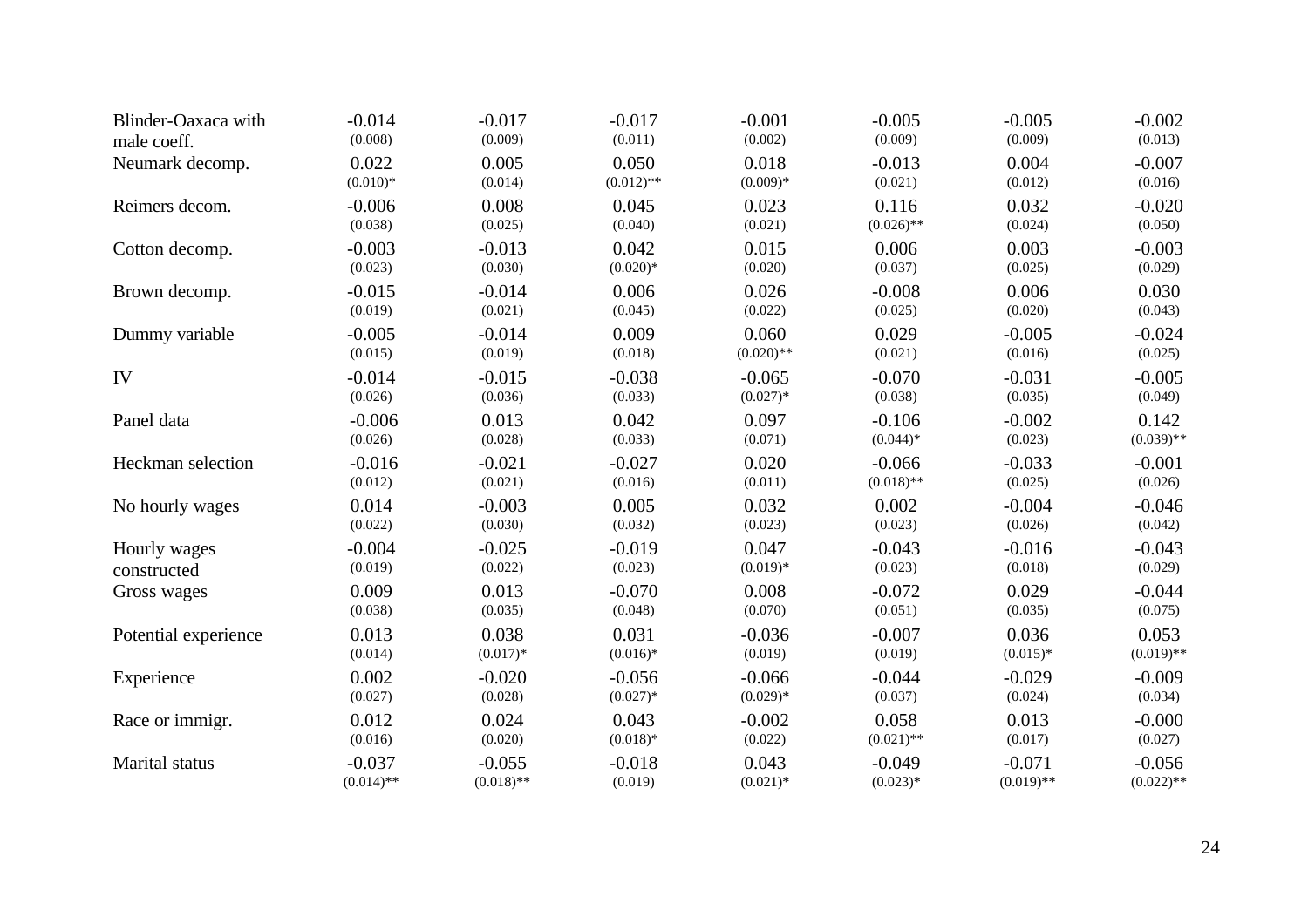| Kids                                  | 0.012        | 0.016        | $-0.018$     | $-0.070$     | 0.034        | 0.016        | 0.034      |
|---------------------------------------|--------------|--------------|--------------|--------------|--------------|--------------|------------|
|                                       | (0.016)      | (0.018)      | (0.020)      | $(0.019)$ ** | (0.020)      | (0.016)      | (0.022)    |
| Marital/kids inter.                   | $-0.044$     | 0.005        | 0.003        | $-0.007$     | $-0.115$     | $-0.029$     | 0.028      |
|                                       | (0.041)      | (0.046)      | (0.040)      | (0.051)      | $(0.041)$ ** | (0.039)      | (0.069)    |
| <b>Training</b>                       | 0.003        | $-0.007$     | $-0.019$     | $-0.017$     | $-0.031$     | $-0.007$     | $-0.019$   |
|                                       | (0.038)      | (0.039)      | $(0.010)*$   | (0.023)      | $(0.014)*$   | (0.021)      | (0.049)    |
| Tenure                                | 0.043        | 0.035        | 0.032        | 0.076        | 0.068        | 0.016        | 0.034      |
|                                       | $(0.012)$ ** | $(0.015)*$   | (0.018)      | $(0.017)$ ** | $(0.017)$ ** | (0.014)      | $(0.016)*$ |
| Occupation                            | 0.003        | 0.002        | $-0.013$     | 0.033        | 0.029        | 0.000        | 0.019      |
|                                       | (0.010)      | (0.012)      | (0.017)      | $(0.014)*$   | $(0.012)*$   | (0.011)      | (0.015)    |
| Industry                              | 0.014        | 0.019        | 0.019        | $-0.012$     | 0.012        | 0.016        | $-0.010$   |
|                                       | (0.014)      | (0.014)      | (0.018)      | (0.019)      | (0.013)      | (0.013)      | (0.020)    |
| Government work                       | $-0.000$     | $-0.017$     | 0.012        | $-0.040$     | 0.028        | $-0.011$     | $-0.036$   |
|                                       | (0.017)      | (0.018)      | (0.020)      | $(0.018)*$   | (0.020)      | (0.016)      | (0.022)    |
| Union status                          | 0.030        | 0.040        | 0.067        | 0.040        | 0.047        | 0.042        | 0.048      |
|                                       | (0.018)      | (0.024)      | $(0.026)$ ** | $(0.019)*$   | $(0.023)*$   | (0.024)      | (0.033)    |
| Share of females in                   | 0.061        | 0.057        | 0.067        | 0.054        | 0.068        | 0.056        | 0.075      |
| occupation                            | $(0.015)$ ** | $(0.018)$ ** | $(0.010)$ ** | $(0.014)$ ** | $(0.010)$ ** | $(0.015)$ ** | $(0.031)*$ |
| Full time / Part time                 | $-0.011$     | $-0.002$     | 0.013        | $-0.024$     | $-0.031$     | $-0.005$     | 0.001      |
|                                       | (0.013)      | (0.016)      | (0.016)      | (0.013)      | (0.018)      | (0.014)      | (0.021)    |
| <b>Observations</b>                   | 1532         | 1532         | 1532         | 1068         | 1225         | 1532         | 911        |
| Adjusted $\mathbb{R}^2$               | 0.46         | 0.45         | 0.75         | 0.81         | 0.79         | 0.46         | 0.42       |
| Dobuot standard organizin paranthosos |              |              |              |              |              |              |            |

Robust standard errors in parentheses

\* significant at 5%; \*\* significant at 1%

Other variables in the regressions include: indicators whether the sample was official data or survey data, whether gender wage differentials were the main topic of the paper, dummies for a data set with only workers from the majority population in the sample; dummies for regional and urban status missing; dummies if information in the paper about measures of wages, the used data set and the gender of the researcher was unknown. Moreover, all regressions include a full set of country and time dummies.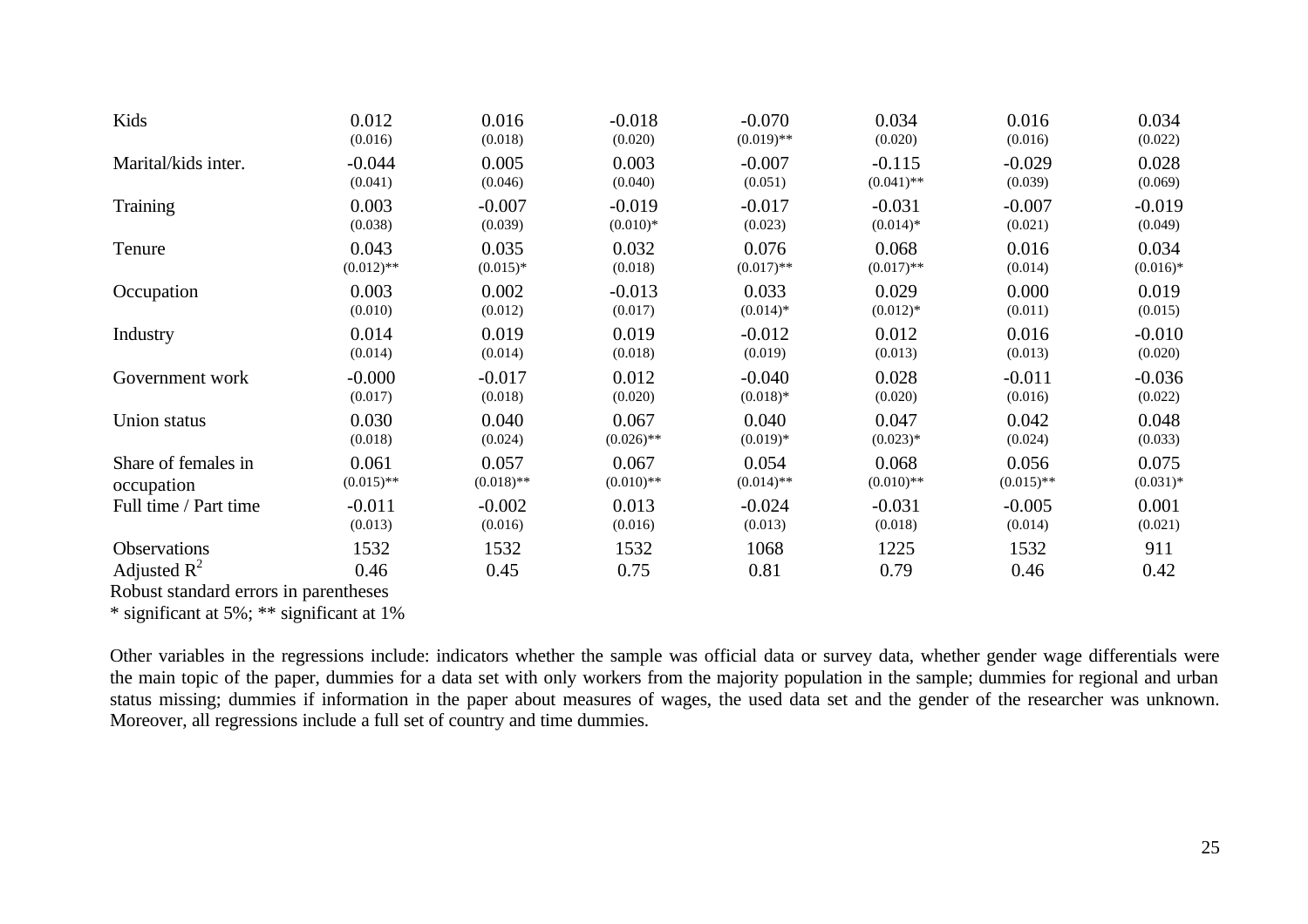**Table 4: Are data selection or econometric methods more important in explaining the variance in gender wage gaps?**

|                      | 1960s | 1970s | 1980s | 1990s | all  |
|----------------------|-------|-------|-------|-------|------|
| Contribution of data |       |       |       |       |      |
| selection            |       |       |       |       |      |
| $R^2$                | 0.62  | 0.30  | 0.22  | 0.26  | 0.20 |
| $R^2$ adjusted       | 0.55  | 0.27  | 0.20  | 0.21  | 0.19 |
| Contribution of      |       |       |       |       |      |
| econometric methods  |       |       |       |       |      |
| $R^2$                | 0.68  | 0.26  | 0.13  | 0.25  | 0.12 |
| R<br>adjusted        | 0.56  | 0.20  | 0.11  | 0.18  | 0.11 |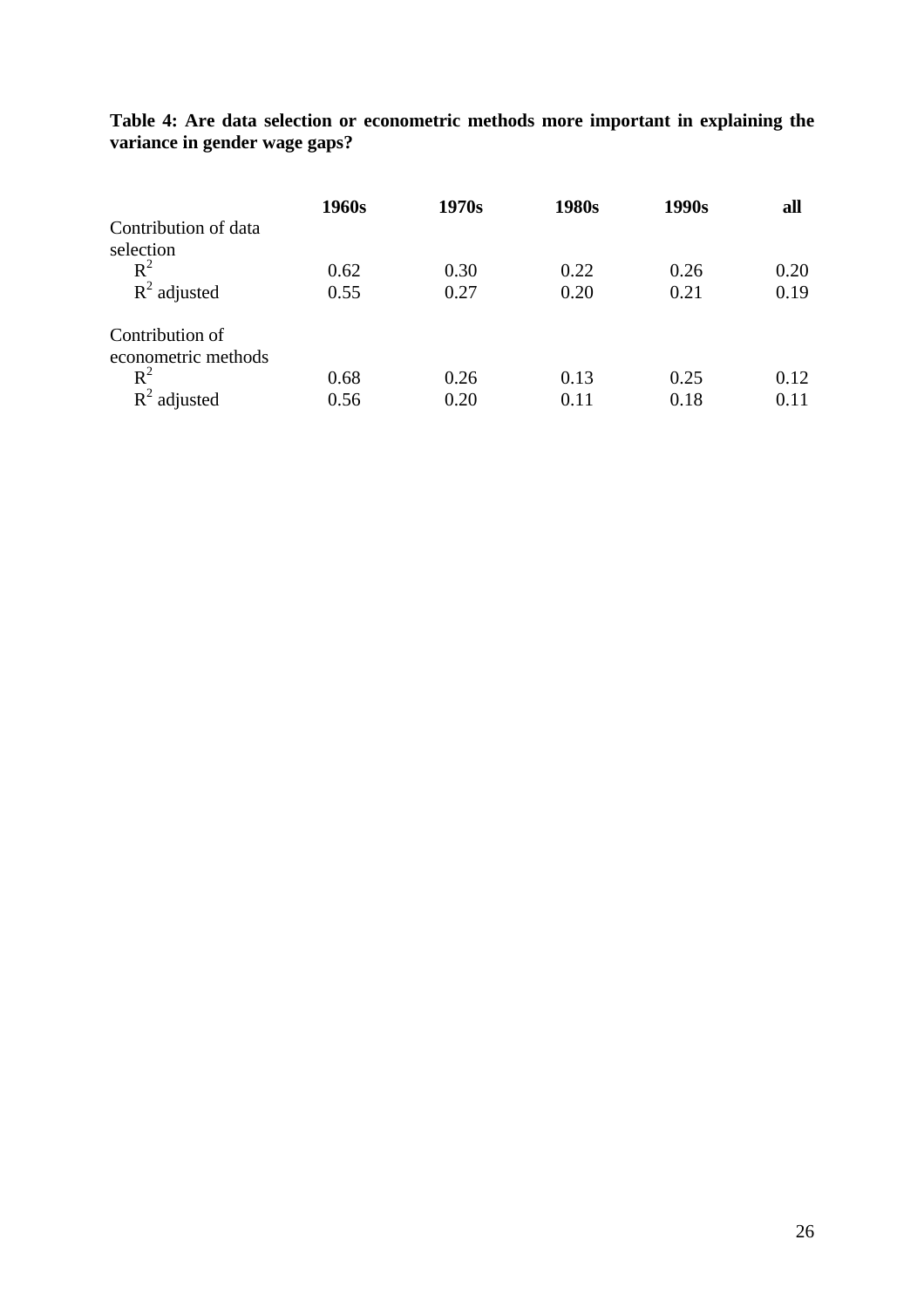## **Table 5: Fixed Effects Estimation**

| <b>Group indicator</b> | paper                    | paper                    | "Study" within                  |
|------------------------|--------------------------|--------------------------|---------------------------------|
| New entries            | $-0.093$<br>$(0.042)*$   | $-0.093$<br>$(0.040)*$   | Paper<br>$-0.091$<br>$(0.043)*$ |
| Fulltime workers       | $-0.044$                 | $-0.046$                 | $-0.047$                        |
|                        | (0.043)                  | (0.042)                  | (0.056)                         |
| Private sector         | 0.024                    | 0.033                    | 0.011                           |
|                        | (0.028)                  | (0.028)                  | (0.048)                         |
| Public sector          | $-0.030$                 | $-0.016$                 | 0.000                           |
|                        | (0.029)                  | (0.029)                  | (0.000)                         |
| Narrow occupation      | 0.017                    | 0.016                    | 0.000                           |
|                        | (0.027)                  | (0.026)                  | (0.000)                         |
| Low prestige occ.      | 0.075                    | 0.074                    | $-0.167$                        |
|                        | $(0.020)$ **             | $(0.019)$ **             | (0.108)                         |
| Medium prestige occ.   | $-0.019$<br>(0.019)      | $-0.024$<br>(0.019)      |                                 |
| High prestige occ.     | $-0.077$<br>$(0.019)$ ** | $-0.079$<br>$(0.019)$ ** |                                 |
| <b>Singles</b>         | $-0.183$                 | $-0.180$                 | $-0.303$                        |
|                        | $(0.026)$ **             | $(0.025)$ **             | $(0.069)$ **                    |
| Married                | 0.097<br>$(0.028)$ **    | 0.098<br>$(0.028)$ **    |                                 |
| Minority workers       | $-0.164$                 | $-0.164$                 | $-0.086$                        |
|                        | $(0.044)$ **             | $(0.043)$ **             | (0.102)                         |
| majority_only          | $-0.112$<br>$(0.046)*$   | $-0.112$<br>$(0.045)*$   |                                 |
| Blinder-Oaxaca with    | $-0.010$                 | $-0.010$                 | $-0.010$                        |
| male coeff.            | (0.008)                  | (0.008)                  | (0.006)                         |
| Neumark decomp.        | 0.024                    | 0.025                    | 0.027                           |
|                        | $(0.012)*$               | $(0.012)*$               | $(0.010)$ **                    |
| Reimers decom.         | $-0.027$                 | $-0.027$                 | $-0.026$                        |
|                        | (0.037)                  | (0.036)                  | (0.028)                         |
| Cotton decomp.         | $-0.001$                 | $-0.001$                 | $-0.001$                        |
|                        | (0.030)                  | (0.029)                  | (0.023)                         |
| Brown decomp.          | $-0.005$                 | $-0.007$                 | 0.007                           |
|                        | (0.032)                  | (0.031)                  | (0.047)                         |
| Dummy variable         | 0.039                    | 0.041                    | $-0.005$                        |
|                        | (0.037)                  | (0.036)                  | (0.034)                         |
| IV                     | 0.023                    | 0.023                    | 0.007                           |
|                        | (0.038)                  | (0.037)                  | (0.032)                         |
| Panel data             | $-0.104$                 | $-0.055$                 | $-0.220$                        |
|                        | $(0.049)*$               | (0.049)                  | $(0.061)$ **                    |
| Heckman selection      | $-0.013$                 | $-0.012$                 | $-0.019$                        |
|                        | (0.010)                  | (0.009)                  | $(0.008)*$                      |
| No hourly wages        | 0.102                    | 0.100                    | 0.102                           |
|                        | $(0.042)*$               | $(0.041)^*$              | $(0.034)$ **                    |
| Hourly wages           | $-0.012$                 | 0.008                    | 0.065                           |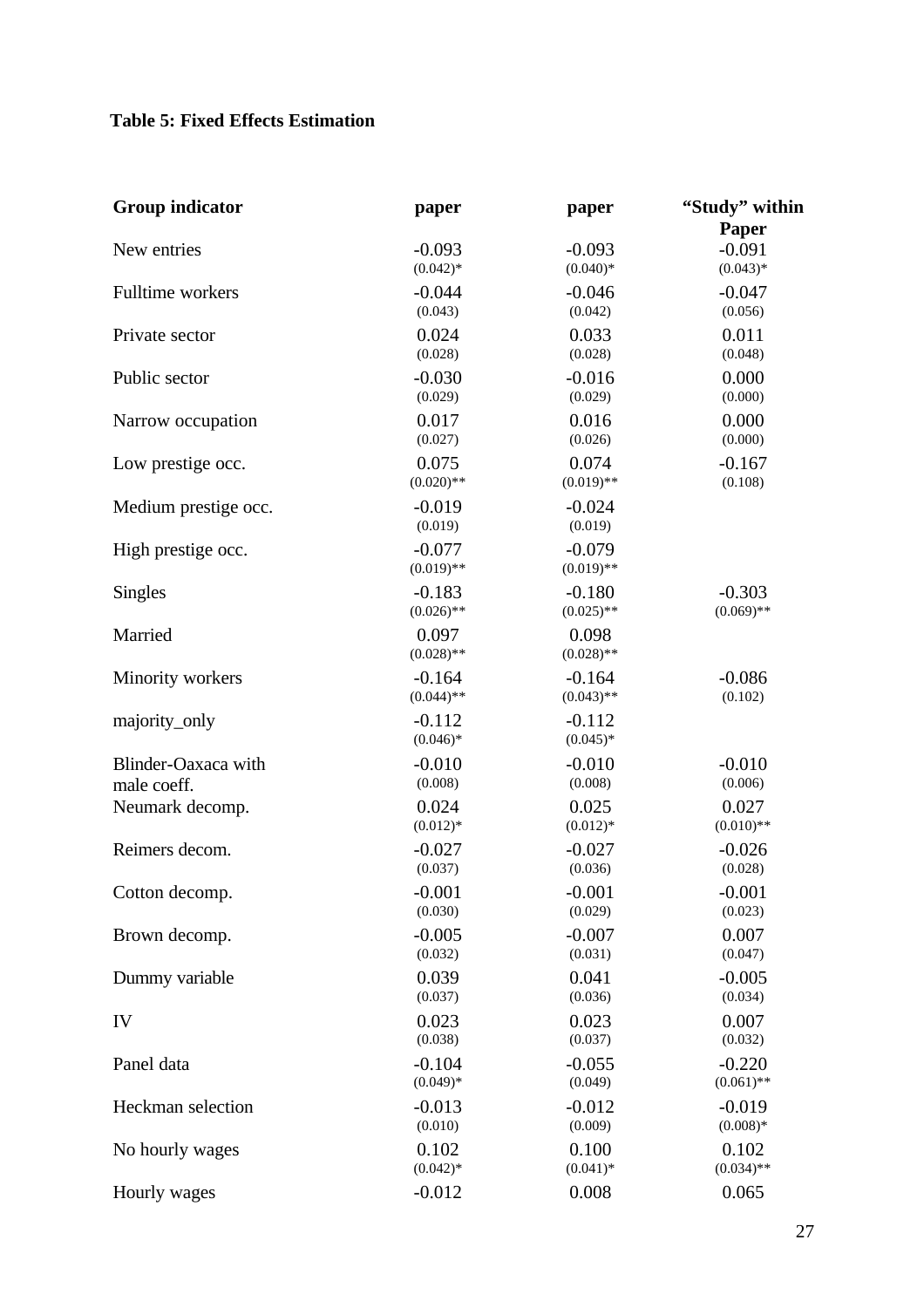| constructed           | (0.065)             | (0.066)          | (0.103)        |
|-----------------------|---------------------|------------------|----------------|
| Gross wages           | 0.065<br>$(0.030)*$ | 0.003<br>(0.092) |                |
| Potential experience  | 0.044               | 0.029            | 0.035          |
|                       | (0.027)             | (0.027)          | (0.024)        |
| Experience            | 0.055               | 0.068            | 0.086          |
|                       | (0.036)             | (0.035)          | $(0.039)*$     |
| Race or immigr.       | 0.274               | 0.004            | 0.065          |
|                       | $(0.032)$ **        | (0.069)          | (0.069)        |
| Marital status        | 0.039               | 0.057            | 0.069          |
|                       | (0.022)             | $(0.022)$ **     | $(0.023)$ **   |
| Kids                  | $-0.005$            | $-0.014$         | $-0.051$       |
|                       | (0.035)             | (0.034)          | (0.036)        |
| Training              | $-0.012$            | $-0.014$         | $-0.003$       |
|                       | (0.032)             | (0.032)          | (0.026)        |
| Tenure                | 0.022               | 0.027            | 0.032          |
|                       | (0.022)             | (0.022)          | (0.024)        |
| Occupation            | 0.019               | 0.019            | 0.030          |
|                       | (0.015)             | (0.015)          | $(0.015)*$     |
| Industry              | 0.030               | 0.025            | 0.030          |
|                       | (0.018)             | (0.017)          | (0.017)        |
| Government work       | $-0.004$            | 0.003            | 0.023          |
|                       | (0.025)             | (0.025)          | (0.028)        |
| Union status          | 0.007               | 0.030            | 0.032          |
|                       | (0.028)             | (0.032)          | (0.029)        |
| Share of females in   | 0.056               | 0.056            | 0.054          |
| occupation            | $(0.019)$ **        | $(0.019)$ **     | $(0.015)$ **   |
| Full time / Part time | 0.031               | 0.032            | 0.029          |
|                       | (0.032)             | (0.032)          | (0.029)        |
| Urban                 | $-0.029$            | 0.047            | $-0.052$       |
|                       | (0.059)             | (0.075)          | (0.119)        |
| Region                | $-0.061$            | $-0.068$         | $-0.070$       |
|                       | (0.036)             | (0.035)          | (0.037)        |
| Year dummies          | N <sub>o</sub>      | Yes              | N <sub>o</sub> |
| Country dummies       | N <sub>0</sub>      | Yes              | N <sub>o</sub> |
| Observations          | 1532                | 1532             | 1532           |
| Number of no groups   | 262                 | 262              | 778            |
| $R^2$ within          | 0.25                | 0.32             | 0.16           |

Standard errors in parentheses significant at 5%; \*\* significant at 1%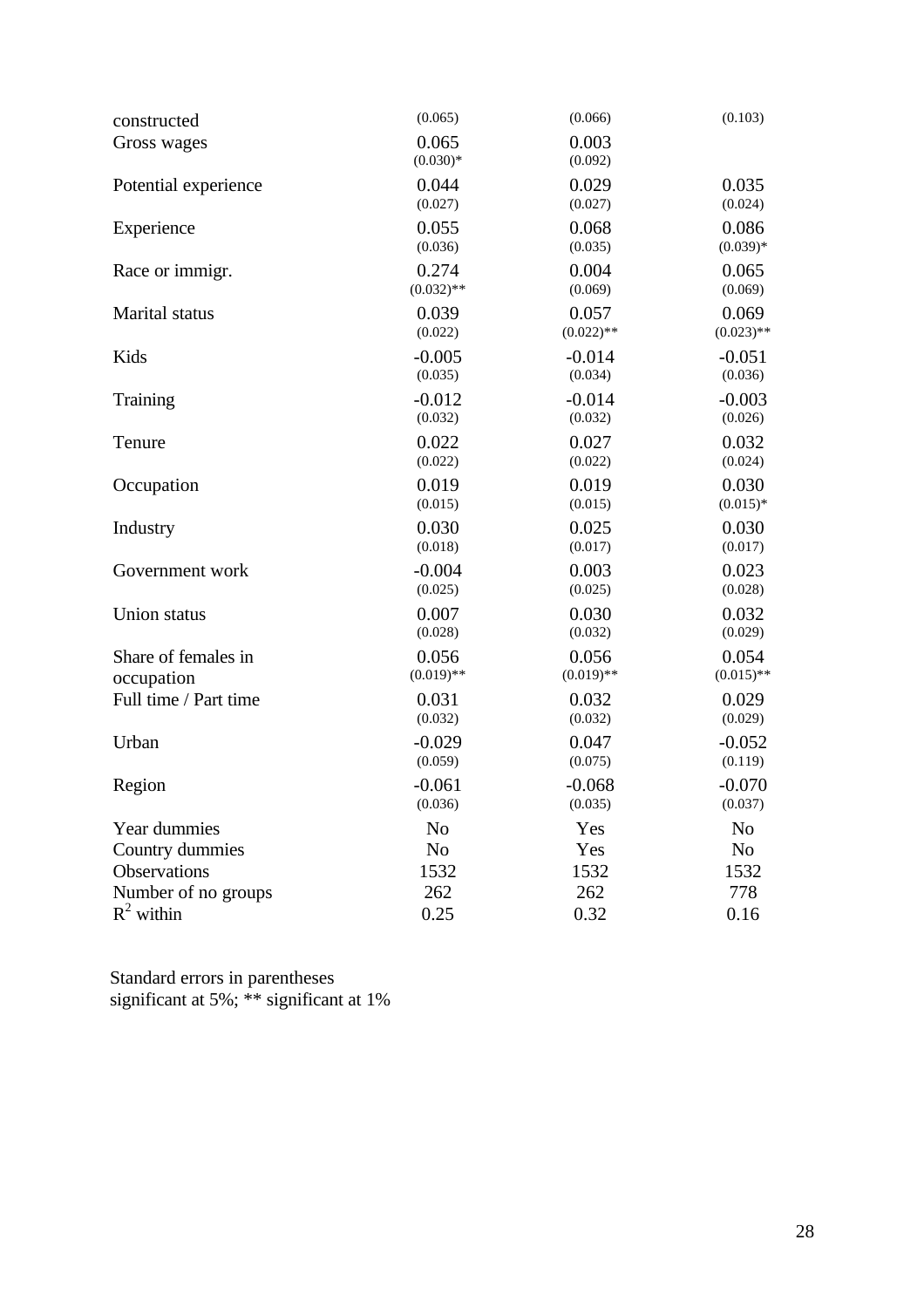



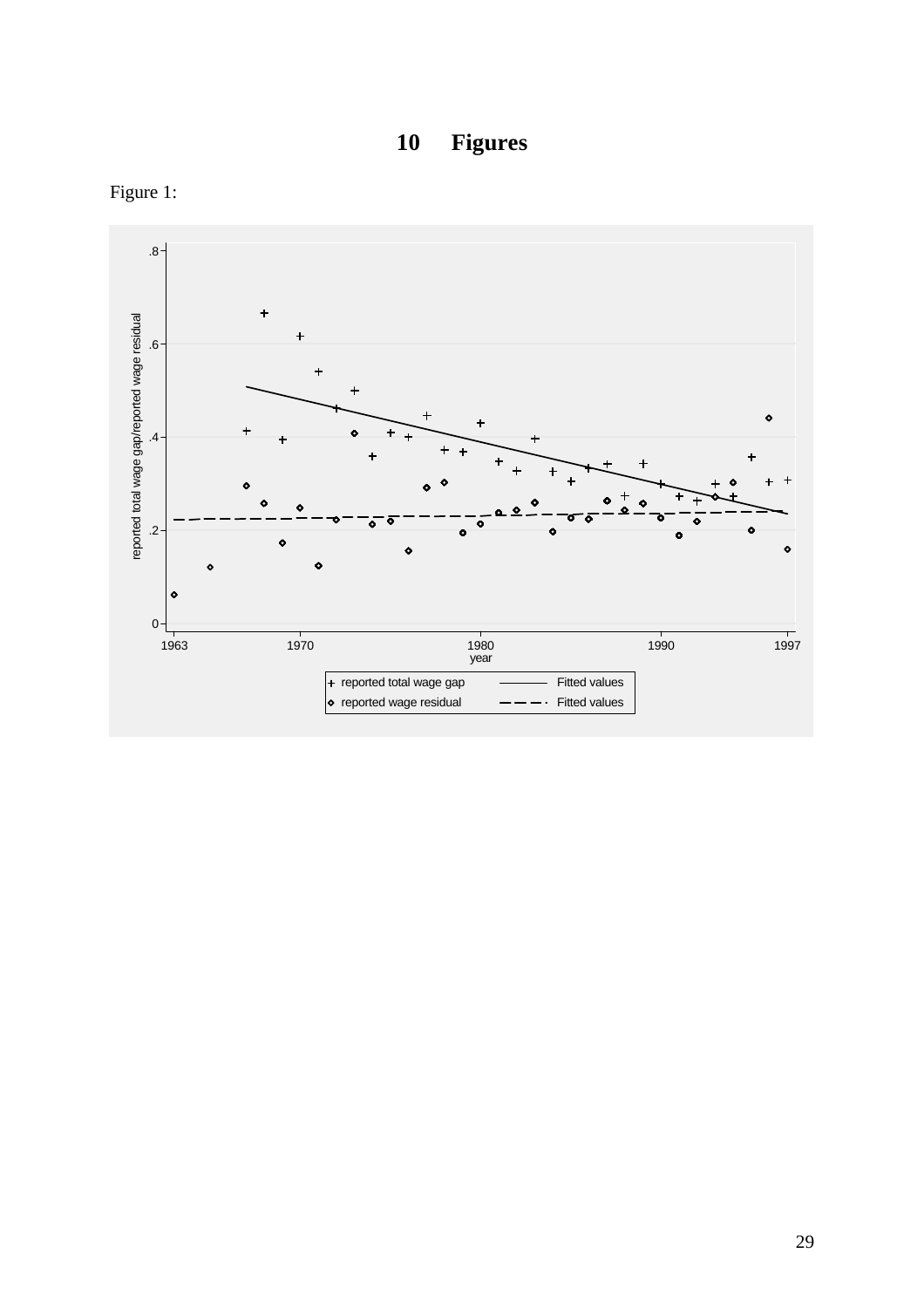

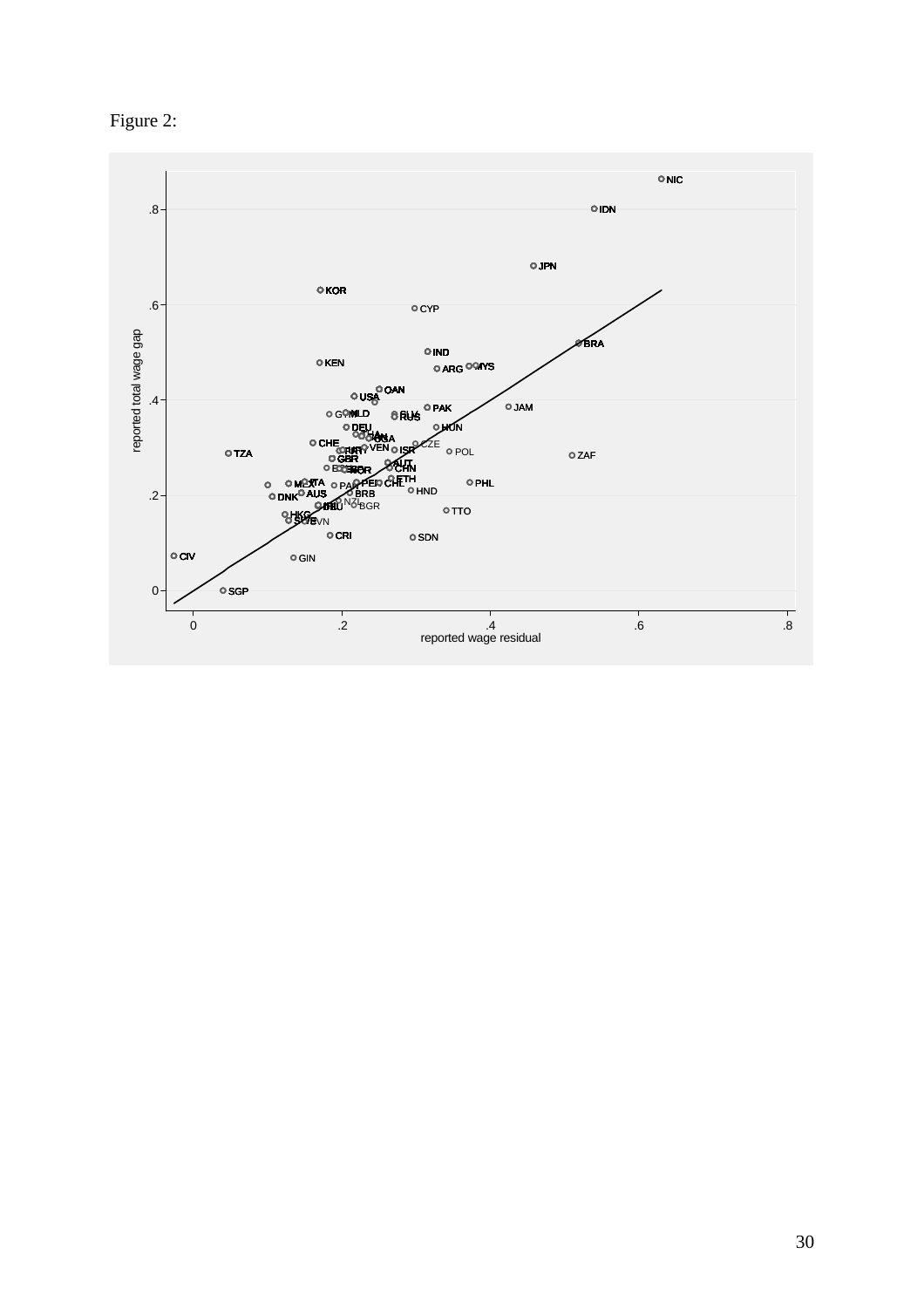